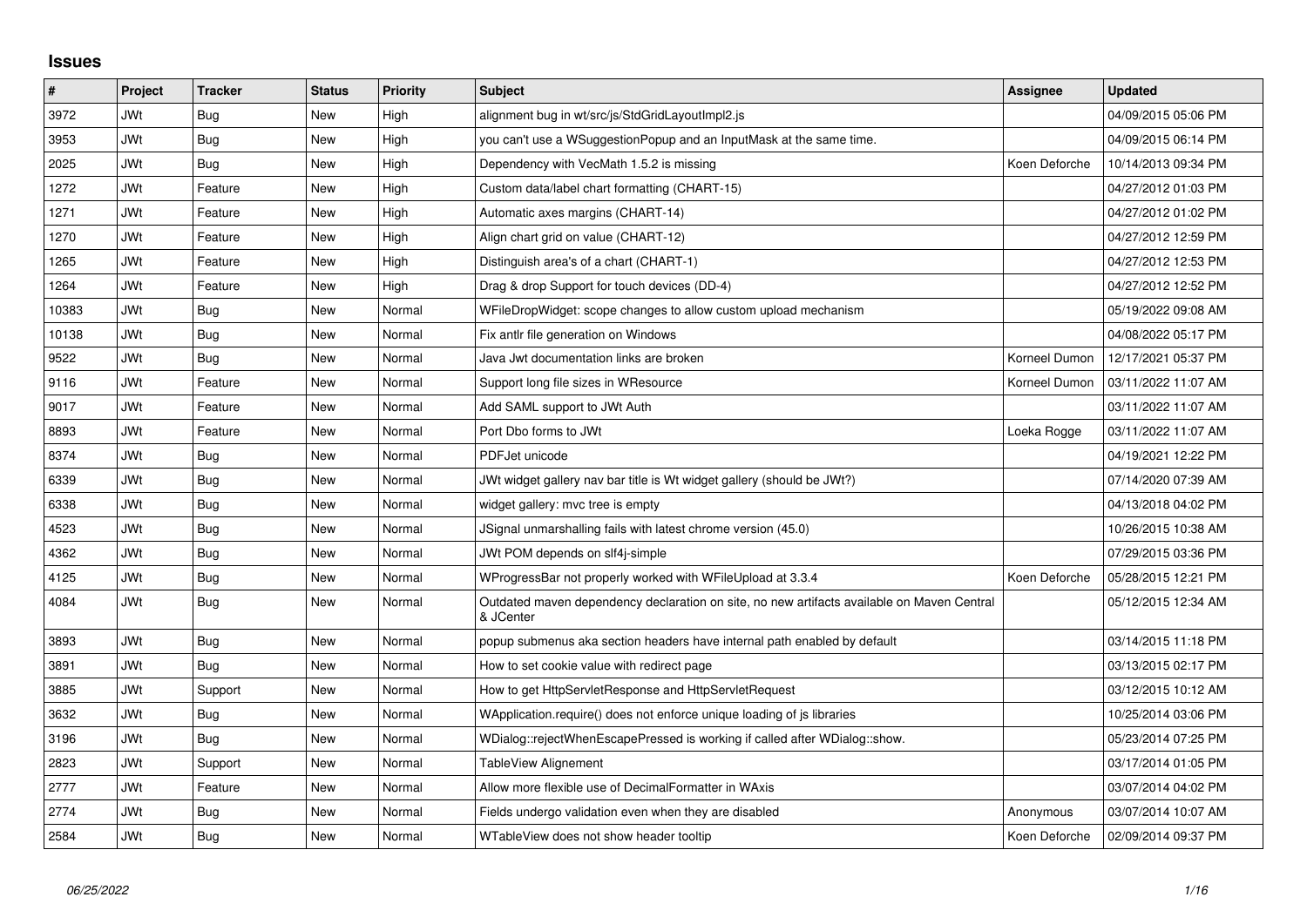| #    | Project    | <b>Tracker</b> | <b>Status</b> | <b>Priority</b> | Subject                                                                                                                               | Assignee       | <b>Updated</b>      |
|------|------------|----------------|---------------|-----------------|---------------------------------------------------------------------------------------------------------------------------------------|----------------|---------------------|
| 2583 | <b>JWt</b> | Feature        | <b>New</b>    | Normal          | WTableView is not refreshed after clear() if create in the constructor and not init - see example<br>(not sure if it is really a bug) |                | 02/11/2014 12:15 PM |
| 2517 | JWt        | Feature        | <b>New</b>    | Normal          | Add websockets support                                                                                                                | Koen Deforche  | 12/16/2013 03:49 PM |
| 2100 | <b>JWt</b> | Bug            | New           | Normal          | Right-click on 3D chart causes unwanted interaction                                                                                   |                | 10/14/2013 09:30 PM |
| 1298 | <b>JWt</b> | Support        | <b>New</b>    | Normal          | Hello World Example not working with UTF-8 characters on IE9                                                                          |                | 10/14/2013 10:42 PM |
| 1263 | <b>JWt</b> | Feature        | New           | Normal          | Event handler for drag-in and drag-out (DD-3)                                                                                         |                | 04/27/2012 12:52 PM |
| 1181 | <b>JWt</b> | Feature        | New           | Normal          | add animation to dialogs example                                                                                                      |                | 03/09/2012 06:46 AM |
| 1080 | JWt        | Feature        | <b>New</b>    | Normal          | Drag & drop support on touch devices.                                                                                                 |                | 12/02/2011 03:06 PM |
| 717  | <b>JWt</b> | Feature        | New           | Normal          | add support for plural forms of nouns                                                                                                 |                | 02/11/2011 12:28 PM |
| 462  | <b>JWt</b> | Bug            | <b>New</b>    | Normal          | WPopupMenu is broken                                                                                                                  | Pieter Libin   | 10/29/2010 02:16 PM |
| 80   | <b>JWt</b> | Feature        | New           | Normal          | add advanced drag drop example                                                                                                        |                | 08/26/2009 12:06 PM |
| 8804 | <b>JWt</b> | Bug            | <b>New</b>    | Low             | WMenu signal not exposed after unbinding and rebinding the Widget                                                                     | Roel Standaert | 07/14/2021 10:44 AM |
| 9223 | Wt         | Bug            | New           | Immediate       | dropDownButton of SplitButton is in new line if put in layout                                                                         |                | 12/15/2021 10:02 PM |
| 9174 | Wt         | Bug            | New           | Immediate       | setLayoutSizeAware blocks setOverflow(Auto)                                                                                           |                | 12/15/2021 10:01 PM |
| 9067 | Wt         | Support        | New           | Immediate       | SetCookie age                                                                                                                         | Koen Deforche  | 09/15/2021 02:19 PM |
| 8264 | Wt         | Bug            | <b>New</b>    | Immediate       | SetLocal changes combobox selection                                                                                                   | Koen Deforche  | 03/24/2021 07:54 AM |
| 6763 | Wt         | Bug            | <b>New</b>    | Immediate       | SetIcon for Wt:: WMenuItem is not working                                                                                             |                | 11/07/2021 08:10 AM |
| 8576 | Wt         | Support        | <b>New</b>    | Urgent          | wt application using wthttpd that is currently suffering a DDOS attack                                                                |                | 05/25/2021 10:57 AM |
| 7703 | Wt         | <b>Bug</b>     | New           | Urgent          | Issue with wt-4.4.0 WStackedWidget/Help needed                                                                                        |                | 09/04/2020 08:24 PM |
| 7579 | Wt         | Bug            | New           | Urgent          | Payal Rest API                                                                                                                        |                | 05/22/2020 11:50 PM |
| 743  | Wt         | Bug            | <b>New</b>    | Urgent          | add getCenter() to WGoogleMAp                                                                                                         | Koen Deforche  | 03/02/2011 09:14 PM |
| 9689 | Wt         | Bug            | New           | High            | Auth::RegisterWidget not usable on Mobile                                                                                             |                | 02/01/2022 10:14 AM |
| 9289 | Wt         | <b>Bug</b>     | <b>New</b>    | High            | <b>Partitioned Tables</b>                                                                                                             |                | 11/04/2021 11:45 PM |
| 8136 | Wt         | <b>Bug</b>     | New           | High            | Session Timeout because of chromes "Throttle Javascript timers in background."                                                        |                | 02/25/2021 10:08 AM |
| 8051 | Wt         | Bug            | <b>New</b>    | High            | WCartesianChart bad styled pdf print                                                                                                  |                | 03/10/2021 02:46 PM |
| 7514 | Wt         | <b>Bug</b>     | New           | High            | Interactive charts does not work with progressive bootstrap enabled                                                                   |                | 04/08/2020 11:42 AM |
| 7314 | Wt         | Support        | New           | High            | Worker-Thread-Warning: "Wt: attachThread(): no thread is holding this application's lock?"                                            |                | 11/07/2019 12:48 PM |
| 6817 | Wt         | Bug            | New           | High            | [v3][v4]][Dbo] Force the inclusion of file Wt/Dbo/Dbo (or Wt/Dbo/Dbo.h vor v4)                                                        |                | 06/11/2019 01:16 PM |
| 6219 | Wt         | <b>Bug</b>     | New           | High            | Multiple transient WDialogs                                                                                                           |                | 12/14/2018 04:48 PM |
| 5914 | Wt         | <b>Bug</b>     | New           | High            | Wt internal error; code: undefined, description: b.find().get().lastChild is null                                                     | Roel Standaert | 09/18/2017 01:16 PM |
| 5835 | Wt         | <b>Bug</b>     | New           | High            | SHA1 is recommended as a suitable password hashing method                                                                             |                | 08/11/2017 04:32 PM |
| 5617 | Wt         | Feature        | New           | High            | PostgreSQL notify system                                                                                                              | Koen Deforche  | 03/23/2017 03:06 AM |
| 5473 | Wt         | Support        | New           | High            | performance issues with nested wcontainerwidgets and calling removeWidget for all inner<br>widgets                                    |                | 01/03/2017 06:07 PM |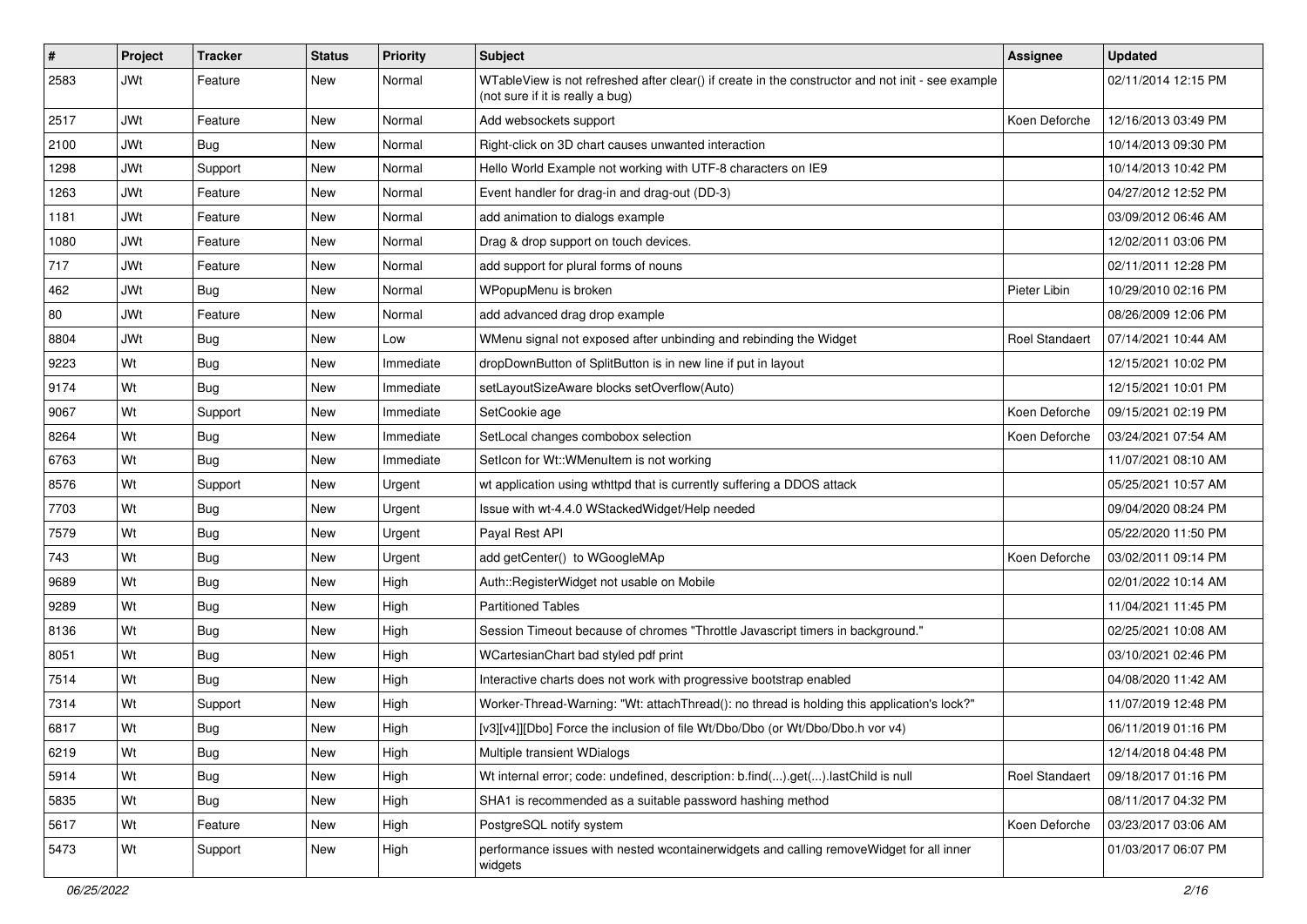| $\vert$ # | Project | <b>Tracker</b> | <b>Status</b> | <b>Priority</b> | <b>Subject</b>                                                                                                                                                                 | <b>Assignee</b> | <b>Updated</b>      |
|-----------|---------|----------------|---------------|-----------------|--------------------------------------------------------------------------------------------------------------------------------------------------------------------------------|-----------------|---------------------|
| 5039      | Wt      | Bug            | New           | High            | bug in WRasterImage-skia.C occurs in 3.3.6 RC 2                                                                                                                                | Wim Dumon       | 07/06/2016 09:33 PM |
| 4900      | Wt      | Support        | <b>New</b>    | High            | VS2010 binaries of 3.3.5                                                                                                                                                       |                 | 05/09/2016 12:58 PM |
| 4841      | Wt      | Support        | New           | High            | Please help I'm badly stuck!                                                                                                                                                   |                 | 04/02/2016 10:57 AM |
| 4654      | Wt      | Feature        | New           | High            | Hide the native browse button from WFileUpload as it seems to become uglier and uglier each<br>year and provide a better looking modern, flexible, customizable control on top |                 | 01/07/2016 02:49 AM |
| 4571      | Wt      | Support        | <b>New</b>    | High            | Handle Key Press Globally                                                                                                                                                      |                 | 11/16/2015 01:47 PM |
| 3930      | Wt      | Bug            | New           | High            | JavaScript in WT                                                                                                                                                               |                 | 04/03/2015 03:11 PM |
| 3660      | Wt      | Feature        | <b>New</b>    | High            | WGLWidget's 'gl' interface sucks when it comes to potability. Please make it comatible with<br>OpenGL ES interface                                                             |                 | 11/13/2014 02:55 PM |
| 2883      | Wt      | Feature        | <b>New</b>    | High            | [WEBSITE] Main Page should show Code & Widget                                                                                                                                  |                 | 03/31/2014 07:10 AM |
| 2882      | Wt      | Feature        | New           | High            | Further Decouple/Isolate Wt's UI (Widget)                                                                                                                                      |                 | 03/31/2014 05:33 AM |
| 2881      | Wt      | Feature        | <b>New</b>    | High            | Provide a Tutorial, starting with Wt Basic Concepts                                                                                                                            |                 | 03/30/2014 05:57 AM |
| 2844      | Wt      | Feature        | New           | High            | [DBO] Further Decoupling of Dbo from Wt                                                                                                                                        |                 | 03/23/2014 06:21 PM |
| 1944      | Wt      | Feature        | <b>New</b>    | High            | Customize WMenu                                                                                                                                                                | Koen Deforche   | 02/24/2014 06:36 PM |
| 1595      | Wt      | Feature        | New           | High            | WTreeView, WTableVew - start drag-n-drop on mouseWentDown                                                                                                                      | Koen Deforche   | 11/30/2012 10:40 AM |
| 668       | Wt      | Feature        | <b>New</b>    | High            | WHTML5Media: volumeChanged(), timeUpdated() signals should take values                                                                                                         | Wim Dumon       | 03/16/2011 08:49 AM |
| 400       | Wt      | Feature        | <b>New</b>    | High            | Loading indicator support for providing an appropriate message.                                                                                                                |                 | 11/12/2010 09:55 AM |
| 10512     | Wt      | Bug            | New           | Normal          | After the model is reset, elements in WTreeView no longer respect the disabled status of the<br>view                                                                           |                 | 06/21/2022 01:22 PM |
| 10507     | Wt      | Bug            | <b>New</b>    | Normal          | Memory Leaks and Memory Access errors in WT 4.7.2                                                                                                                              |                 | 06/17/2022 01:09 PM |
| 10485     | Wt      | <b>Bug</b>     | <b>New</b>    | Normal          | Cannot build on macos                                                                                                                                                          |                 | 06/13/2022 03:23 PM |
| 10382     | Wt      | Improvements   | New           | Normal          | Allow different upload mechanism for WFileDropWidget                                                                                                                           |                 | 05/19/2022 08:51 AM |
| 10364     | Wt      | Feature        | <b>New</b>    | Normal          | WBootstrap5Theme: re-add support for collapsible WPanel?                                                                                                                       |                 | 05/16/2022 04:28 PM |
| 10356     | Wt      | Bug            | New           | Normal          | The "resizable" property of a WDialog cannot be reset                                                                                                                          |                 | 05/16/2022 01:59 PM |
| 10354     | Wt      | Bug            | <b>New</b>    | Normal          | WDateEdit\WDatePicker cast bug                                                                                                                                                 |                 | 05/16/2022 12:31 PM |
| 10303     | Wt      | Improvements   | New           | Normal          | WTemplate: support extra args as attributes                                                                                                                                    |                 | 05/06/2022 09:09 PM |
| 10294     | Wt      | Bug            | <b>New</b>    | Normal          | Wt-auth-login using outdated css                                                                                                                                               |                 | 05/04/2022 09:51 PM |
| 10288     | Wt      | Bug            | New           | Normal          | Bootstrap5: widget manually stylized with only "btn" is being appended "btn btn-secondary"                                                                                     |                 | 05/03/2022 11:25 PM |
| 10238     | Wt      | Bug            | New           | Normal          | The tristate checkbox updates its state too late after being clicked                                                                                                           |                 | 04/25/2022 10:20 AM |
| 10211     | Wt      | Bug            | New           | Normal          | The order of states when clicking the tristate checkbox is wrong initially                                                                                                     |                 | 04/20/2022 03:17 PM |
| 10196     | Wt      | Bug            | New           | Normal          | doJavaScript() unexpected behavior                                                                                                                                             |                 | 04/19/2022 04:47 PM |
| 10179     | Wt      | Bug            | New           | Normal          | Bootstrap 5: incorrect style classes set in drop down menus                                                                                                                    |                 | 04/14/2022 09:24 PM |
| 10137     | Wt      | Improvements   | New           | Normal          | Uncaught exceptions in handleRequest crash the application                                                                                                                     |                 | 04/08/2022 11:59 AM |
| 10136     | Wt      | Bug            | New           | Normal          | WebRenderer::serveError leaks error details to end user                                                                                                                        |                 | 04/08/2022 11:33 AM |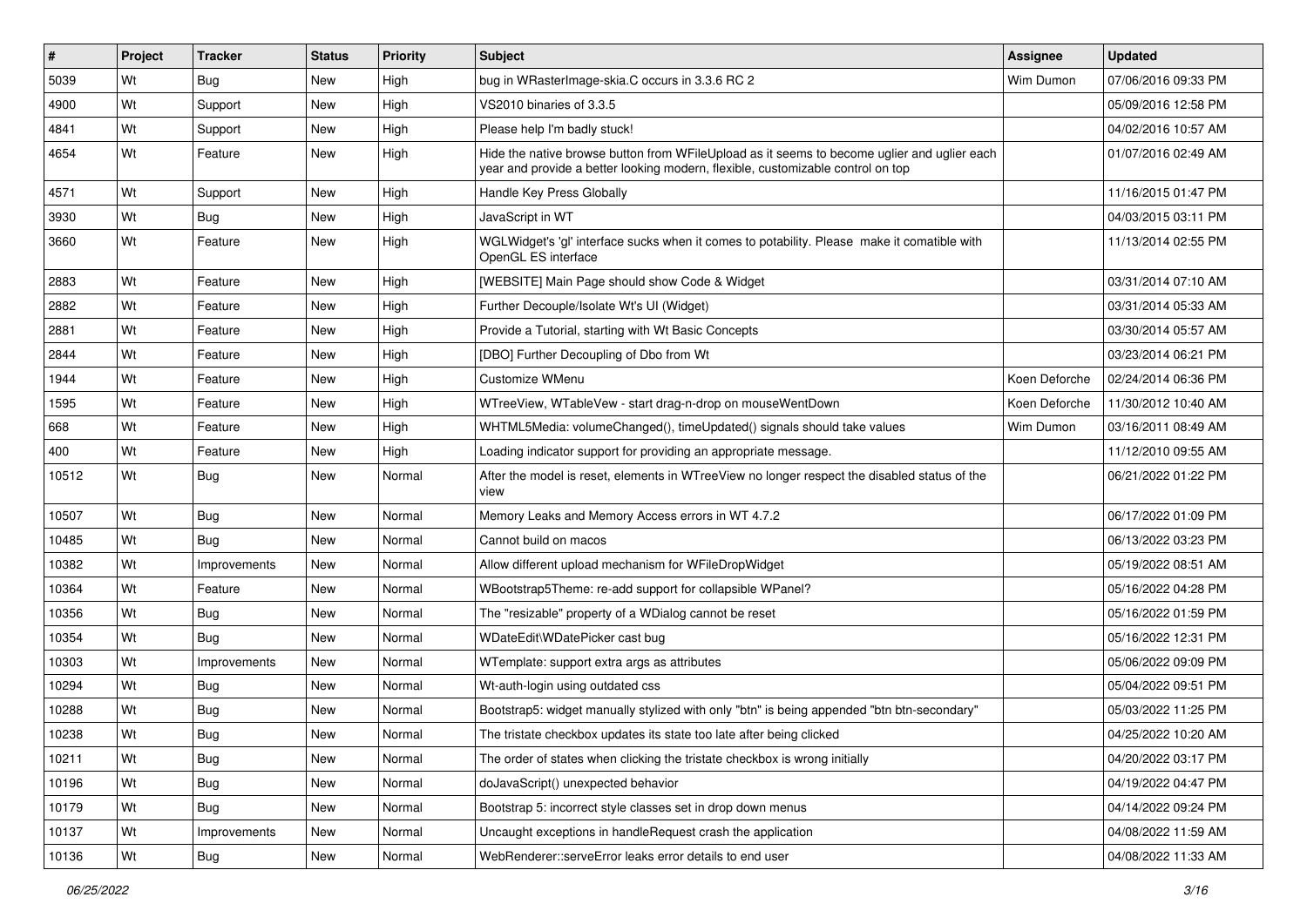| #     | Project | <b>Tracker</b> | <b>Status</b> | Priority | <b>Subject</b>                                                                                    | <b>Assignee</b> | <b>Updated</b>      |
|-------|---------|----------------|---------------|----------|---------------------------------------------------------------------------------------------------|-----------------|---------------------|
| 10020 | Wt      | <b>Bug</b>     | New           | Normal   | Questionable setOverflow(Overflow::Hidden) in WStackedWidget (bootstrap5)                         |                 | 03/28/2022 02:07 PM |
| 9939  | Wt      | Feature        | New           | Normal   | Consider exposing configuration as an API                                                         |                 | 03/16/2022 07:53 AM |
| 9881  | Wt      | Support        | New           | Normal   | Using bootstrap 5                                                                                 |                 | 03/07/2022 04:32 PM |
| 9864  | Wt      | Bug            | New           | Normal   | Wt::Signal doesn't properly bind to function object with 4 or more arguments                      |                 | 03/04/2022 12:06 PM |
| 9836  | Wt      | Support        | New           | Normal   | WLineEdit font size                                                                               |                 | 03/01/2022 10:06 PM |
| 9811  | Wt      | <b>Bug</b>     | New           | Normal   | Run problem                                                                                       |                 | 03/07/2022 10:23 PM |
| 9745  | Wt      | Feature        | New           | Normal   | Dbo: LRU prepared statement cache                                                                 |                 | 02/14/2022 04:53 PM |
| 9728  | Wt      | <b>Bug</b>     | New           | Normal   | WSuggestionPopup may be truncated by parent widget if the parent has vertical scrollbar           |                 | 02/08/2022 02:32 PM |
| 9725  | Wt      | Feature        | New           | Normal   | Add manual multi-threading support                                                                |                 | 02/08/2022 11:08 PM |
| 9719  | Wt      | Bug            | New           | Normal   | Wt AxisSliderWidget view port is no longer sync with the Chart                                    |                 | 02/04/2022 04:17 AM |
| 9700  | Wt      | Support        | New           | Normal   | Log Y-Axis on WCartesianChart not displaying expected tick labels                                 |                 | 02/04/2022 02:18 PM |
| 9678  | Wt      | Bug            | New           | Normal   | Crash in Wt::Dbo if we clear a collection and add an item.                                        |                 | 02/10/2022 10:40 AM |
| 9644  | Wt      | Bug            | New           | Normal   | Chart legend formatting                                                                           |                 | 01/24/2022 12:52 PM |
| 9622  | Wt      | Bug            | New           | Normal   | Wrong positioning of the WPopupMenu                                                               |                 | 01/17/2022 02:57 PM |
| 9615  | Wt      | Bug            | New           | Normal   | Missing handling of drop event in WAbstractProxyModel and WStandardItemModel                      |                 | 01/13/2022 01:48 PM |
| 9589  | Wt      | <b>Bug</b>     | New           | Normal   | Wt does not always show the indicator between the rows if dropping on an item is also<br>allowed. |                 | 01/25/2022 03:19 PM |
| 9556  | Wt      | <b>Bug</b>     | New           | Normal   | Cannot hide widgets with bootstrap5 d-* classes                                                   |                 | 01/01/2022 09:25 PM |
| 9506  | Wt      | Bug            | New           | Normal   | Cannot move callbacks                                                                             |                 | 12/15/2021 06:02 PM |
| 9493  | Wt      | Feature        | New           | Normal   | Make Wt bindable                                                                                  |                 | 12/14/2021 09:28 PM |
| 9467  | Wt      | Support        | New           | Normal   | Loading background                                                                                |                 | 12/08/2021 03:29 PM |
| 9422  | Wt      | Bug            | New           | Normal   | Probable bug in Chart Axis                                                                        |                 | 12/01/2021 02:47 AM |
| 9421  | Wt      | Support        | New           | Normal   | WGoogleMap addIconMarker                                                                          |                 | 12/08/2021 03:35 PM |
| 9350  | Wt      | Improvements   | New           | Normal   | Allow for customization of Bootstrap 5 theme                                                      |                 | 03/10/2022 03:22 PM |
| 9343  | Wt      | Improvements   | New           | Normal   | (How to) Add switch widget to Wt                                                                  |                 | 11/16/2021 02:57 PM |
| 9295  | Wt      | <b>Bug</b>     | New           | Normal   | Wt::WMenuItem SetIcon not working                                                                 |                 | 11/30/2021 11:27 AM |
| 9284  | Wt      | <b>Bug</b>     | New           | Normal   | WTableView does not layout correctly when inside a WTabWidget                                     |                 | 03/09/2022 03:49 PM |
| 9265  | Wt      | <b>Bug</b>     | New           | Normal   | WBorderLayout documentation error                                                                 |                 | 03/10/2022 03:23 PM |
| 9252  | Wt      | <b>Bug</b>     | <b>New</b>    | Normal   | Deprecated message in FontSupportPang.C build                                                     | Koen Deforche   | 10/24/2021 05:57 PM |
| 9241  | Wt      | Improvements   | New           | Normal   | Support multiple Reply-To addresses inside Wt::Mail::Message                                      |                 | 10/20/2021 04:38 PM |
| 9207  | Wt      | Improvements   | New           | Normal   | Follow up on Bootstrap 5 theme                                                                    |                 | 03/10/2022 03:25 PM |
| 9115  | Wt      | Improvements   | New           | Normal   | Set the version in WBootstrapTheme C'tor                                                          |                 | 10/11/2021 06:09 PM |
| 9107  | Wt      | Improvements   | New           | Normal   | New overloaded C'tor for Wt::Auth::PasswordVerifier                                               |                 | 09/27/2021 06:23 PM |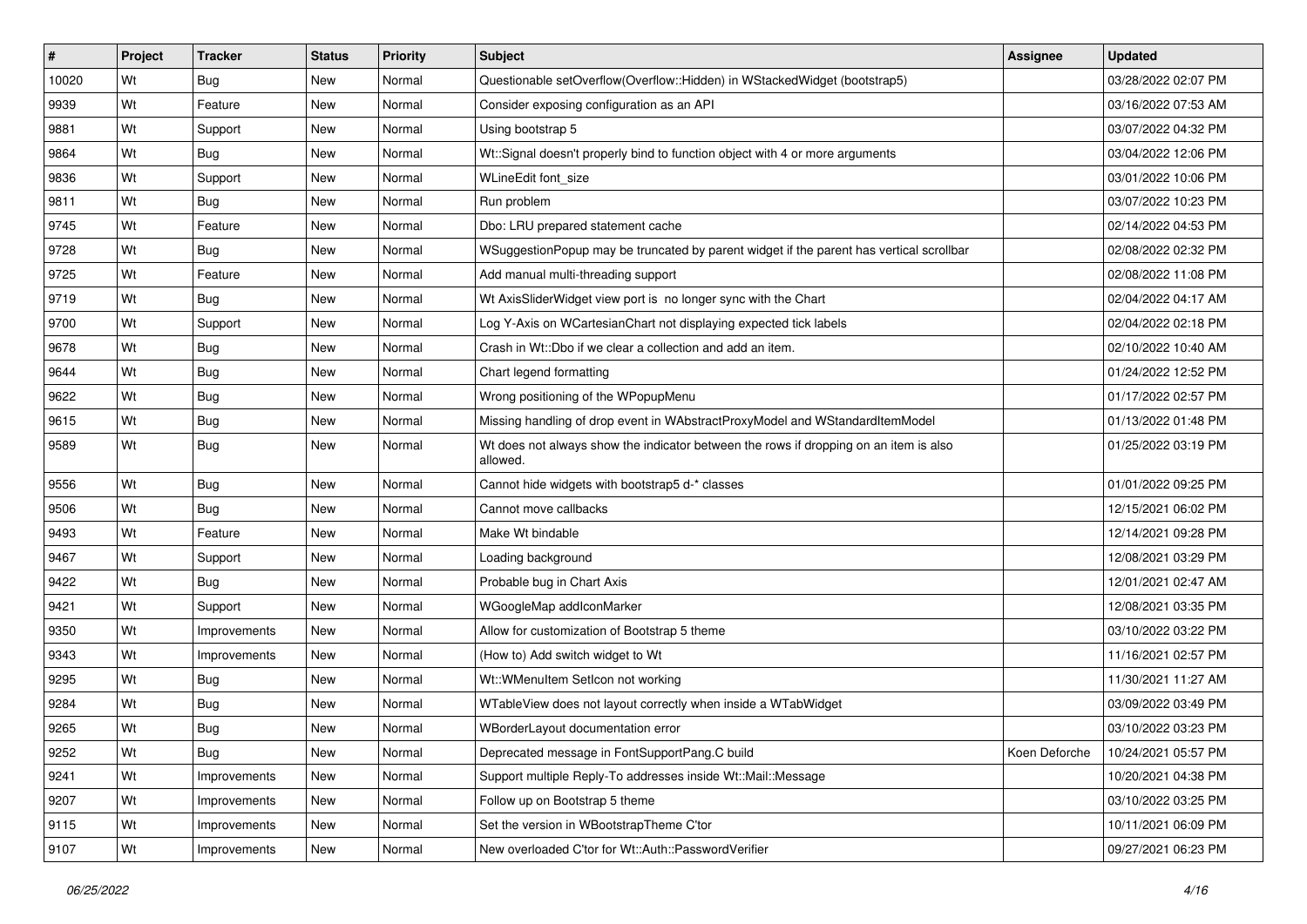| $\vert$ # | Project | <b>Tracker</b> | <b>Status</b> | <b>Priority</b> | <b>Subject</b>                                                                                    | Assignee                 | <b>Updated</b>      |
|-----------|---------|----------------|---------------|-----------------|---------------------------------------------------------------------------------------------------|--------------------------|---------------------|
| 9088      | Wt      | Bug            | New           | Normal          | Http::Message copy assignment missing                                                             |                          | 09/22/2021 11:10 AM |
| 9078      | Wt      | Bug            | <b>New</b>    | Normal          | MySql backend c'tor dbhost parameter is passed by value instead of reference.                     |                          | 09/20/2021 06:36 PM |
| 9063      | Wt      | Feature        | New           | Normal          | ClickHouse DBO Backend                                                                            |                          | 09/14/2021 12:29 PM |
| 9055      | Wt      | Bug            | <b>New</b>    | Normal          | DB2 support                                                                                       |                          | 09/09/2021 04:43 PM |
| 9046      | Wt      | Improvements   | New           | Normal          | WServer::post() and strand                                                                        |                          | 09/08/2021 01:52 AM |
| 9039      | Wt      | <b>Bug</b>     | <b>New</b>    | Normal          | Wt::WDateTime::toLocalDateTime not working                                                        |                          | 09/17/2021 12:13 PM |
| 8781      | Wt      | Improvements   | New           | Normal          | Document that the unload event is not guaranteed                                                  |                          | 03/10/2022 03:25 PM |
| 8757      | Wt      | Improvements   | New           | Normal          | Setting position of WDialog                                                                       |                          | 07/01/2021 10:02 AM |
| 8732      | Wt      | Support        | <b>New</b>    | Normal          | Continuous Plotting of Live data on WCartesianChart                                               | Korneel Dumon            | 07/06/2021 05:38 PM |
| 8730      | Wt      | Bug            | <b>New</b>    | Normal          | Unexpected "order by (SELECT NULL)" when setting a limit                                          |                          | 07/08/2021 01:18 PM |
| 8718      | Wt      | Support        | New           | Normal          | About Wt.WT.updateDelay                                                                           |                          | 07/06/2021 05:18 PM |
| 8714      | Wt      | Bug            | New           | Normal          | Security bug: WAnchor should set rel="noopener" when opening a link that opens in a new<br>window |                          | 06/20/2021 07:36 PM |
| 8711      | Wt      | Support        | New           | Normal          | Loading Y-axis values on moving Live 2D graph using WCartesianChart                               |                          | 06/18/2021 05:15 PM |
| 8707      | Wt      | Support        | <b>New</b>    | Normal          | How to upload a file with javascript?                                                             |                          | 08/21/2021 11:14 PM |
| 8660      | Wt      | Improvements   | New           | Normal          | Make redirect the default OAuth method?                                                           |                          | 03/10/2022 03:26 PM |
| 8630      | Wt      | Feature        | <b>New</b>    | Normal          | Update DB                                                                                         |                          | 06/03/2021 11:09 AM |
| 8629      | Wt      | Improvements   | New           | Normal          | Change JavaScript minifier                                                                        |                          | 06/03/2021 10:25 AM |
| 8620      | Wt      | Feature        | <b>New</b>    | Normal          | Consider improvements to the API to prevent bugs like issue #7669                                 |                          | 06/02/2021 09:43 PM |
| 8608      | Wt      | Support        | New           | Normal          | Wt::Dbo: how to avoid creation of prepared statements?                                            |                          | 06/01/2021 12:42 PM |
| 8603      | Wt      | Support        | <b>New</b>    | Normal          | WTreeTable as widget does not render correctly                                                    | <b>Dimitrios Sideris</b> | 05/29/2021 03:26 PM |
| 8602      | Wt      | Bug            | New           | Normal          | No changed() signal when toggling a check box programmatically                                    |                          | 03/10/2022 03:27 PM |
| 8544      | Wt      | <b>Bug</b>     | New           | Normal          | WFileUpload : uploaded signal never called                                                        |                          | 05/21/2021 10:43 AM |
| 8526      | Wt      | Support        | New           | Normal          | Widget example code for Constellation plot                                                        |                          | 05/19/2021 10:20 AM |
| 8508      | Wt      | Feature        | New           | Normal          | Use C++20's time zone support in std::chrono by default if supported.                             | ruben kindt              | 09/03/2021 03:51 PM |
| 8458      | Wt      | Feature        | <b>New</b>    | Normal          | WKeyEvent don't give access to JavaScriptEvent jsEvent_on wt4                                     |                          | 05/21/2021 11:24 AM |
| 8434      | Wt      | Support        | New           | Normal          | The best IDE and compiler C++ for Wt development on Ubuntu                                        |                          | 05/03/2021 11:37 AM |
| 8416      | Wt      | Bug            | New           | Normal          | Wt crashes in ~Configuration                                                                      |                          | 04/28/2021 03:25 PM |
| 8332      | Wt      | <b>Bug</b>     | New           | Normal          | Cannot compile wt 4.5.0 on raspbian                                                               |                          | 04/12/2021 08:07 PM |
| 8321      | Wt      | Feature        | New           | Normal          | Consider WResource::setChanged enhancement to invalidate stale WResource links                    |                          | 04/08/2021 05:37 PM |
| 8295      | Wt      | Feature        | New           | Normal          | Improve handling of WStringListModel methods insertString and addString                           |                          | 03/31/2021 12:17 AM |
| 8287      | Wt      | Feature        | New           | Normal          | Support Listening on UNIX Socket for HTTP Server.                                                 |                          | 03/27/2021 11:21 PM |
| 8278      | Wt      | Support        | New           | Normal          | Invisible widget                                                                                  |                          | 03/31/2021 12:50 PM |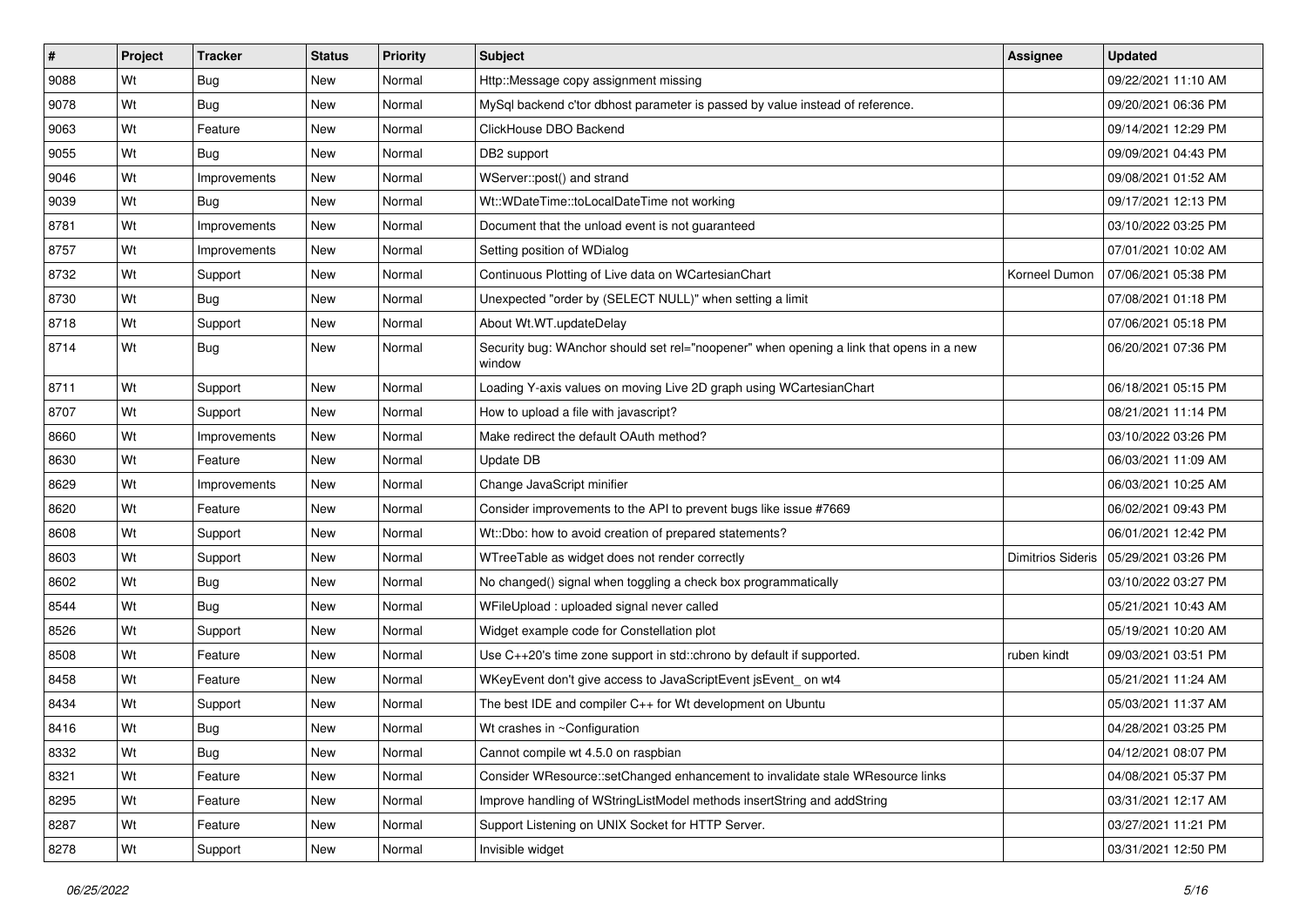| $\vert$ # | Project | <b>Tracker</b> | <b>Status</b> | <b>Priority</b> | <b>Subject</b>                                                                                                                    | <b>Assignee</b> | <b>Updated</b>      |
|-----------|---------|----------------|---------------|-----------------|-----------------------------------------------------------------------------------------------------------------------------------|-----------------|---------------------|
| 8213      | Wt      | Bug            | New           | Normal          | The result of the function WTreeView::scrollTo is wrong if any parent of the element is<br>collapsed.                             |                 | 03/17/2021 03:38 PM |
| 8201      | Wt      | Bug            | <b>New</b>    | Normal          | Buy Here Pay Here Dealership We Can Help Auto Chicago                                                                             |                 | 03/12/2021 09:00 PM |
| 8200      | Wt      | Support        | New           | Normal          | Question: WText inline image without UnsafeXHTML?                                                                                 |                 | 03/25/2021 12:14 PM |
| 8193      | Wt      | Bug            | <b>New</b>    | Normal          | WTableView headers layout broken without JS                                                                                       |                 | 03/11/2021 10:21 AM |
| 8158      | Wt      | Support        | New           | Normal          | WT application initialization in HTML file                                                                                        |                 | 03/02/2021 05:48 AM |
| 8157      | Wt      | Bug            | <b>New</b>    | Normal          | Message box initiated in embedded widget can't show icon                                                                          |                 | 02/27/2021 06:37 AM |
| 8156      | Wt      | Bug            | <b>New</b>    | Normal          | X-Frame-Option=SAMEORIGIN doesn't let my application be visualized inside iframe                                                  |                 | 10/20/2021 11:36 AM |
| 8151      | Wt      | Support        | New           | Normal          | <b>XMLHttpRequest error</b>                                                                                                       |                 | 03/02/2021 09:06 AM |
| 8108      | Wt      | Support        | <b>New</b>    | Normal          | Embedded widget                                                                                                                   |                 | 02/26/2021 05:26 AM |
| 8093      | Wt      | Bug            | New           | Normal          | WCartesianChart portrait size do not show the bottom axis.                                                                        |                 | 02/18/2021 10:22 AM |
| 8005      | Wt      | Feature        | <b>New</b>    | Normal          | Custom Query in DBO                                                                                                               | Korneel Dumon   | 01/28/2021 10:18 AM |
| 8002      | Wt      | Bug            | <b>New</b>    | Normal          | WServer shutting down when setting breakpoint in XCode                                                                            |                 | 01/28/2021 08:26 AM |
| 8000      | Wt      | Feature        | New           | Normal          | Use XML parser for WTemplate rendering instead of simple text subsitution                                                         |                 | 02/04/2021 05:32 PM |
| 7992      | Wt      | Feature        | <b>New</b>    | Normal          | Ability to get/set image encoding or implementation dependent properties for WRasterImage?                                        |                 | 01/20/2021 03:54 PM |
| 7986      | Wt      | Feature        | New           | Normal          | Consider optimizing updates by only changing changed form values?                                                                 | ruben kindt     | 09/14/2021 09:45 AM |
| 7976      | Wt      | Support        | <b>New</b>    | Normal          | WAbstractItemView and Drag and Drop                                                                                               |                 | 01/19/2021 11:52 AM |
| 7974      | Wt      | Bug            | <b>New</b>    | Normal          | WPopupMenu gets cut off at layout-boundaries/scrollbars                                                                           |                 | 01/24/2022 03:37 PM |
| 7970      | Wt      | Bug            | New           | Normal          | wthttp server may terminate after uncaught exception                                                                              |                 | 01/11/2021 08:43 PM |
| 7958      | Wt      | Bug            | New           | Normal          | When progressive bootstrap is enabled, setting a WContainerWidget's tag name to "form"<br>causes it to be skipped in the DOM tree |                 | 01/06/2021 02:19 PM |
| 7943      | Wt      | Feature        | <b>New</b>    | Normal          | std::string_view support                                                                                                          |                 | 09/14/2021 12:43 PM |
| 7917      | Wt      | Bug            | <b>New</b>    | Normal          | Wt internal error; code:undefined, description: Cannot read property 'ClassName' of null                                          |                 | 12/15/2020 02:23 PM |
| 7915      | Wt      | <b>Bug</b>     | New           | Normal          | memory leak in WCartesianChart (wt3.7.0)                                                                                          |                 | 12/15/2020 03:14 PM |
| 7903      | Wt      | Bug            | <b>New</b>    | Normal          | Drag and drop between two views can throw.                                                                                        |                 | 12/08/2020 08:23 AM |
| 7897      | Wt      | Bug            | New           | Normal          | Log axis scale maps value 0 to minimum of axis                                                                                    |                 | 12/07/2020 01:21 PM |
| 7894      | Wt      | Feature        | New           | Normal          | Add more HTML5 input types                                                                                                        |                 | 12/07/2020 01:32 PM |
| 7890      | Wt      | Support        | New           | Normal          | WTreeView and Drag and Drop                                                                                                       |                 | 12/04/2020 11:12 AM |
| 7888      | Wt      | <b>Bug</b>     | New           | Normal          | WStringListModel::setItemData works not correct                                                                                   |                 | 12/03/2020 03:26 PM |
| 7881      | Wt      | <b>Bug</b>     | New           | Normal          | Modal dialog, which should be inaccessible in parallel, is getting nested                                                         |                 | 01/05/2021 05:58 PM |
| 7871      | Wt      | <b>Bug</b>     | <b>New</b>    | Normal          | stuck "Loading" indication                                                                                                        |                 | 11/24/2020 10:38 PM |
| 7856      | Wt      | <b>Bug</b>     | New           | Normal          | Native WSIider not working on progressive bootstrap                                                                               |                 | 11/13/2020 10:34 AM |
| 7810      | Wt      | <b>Bug</b>     | New           | Normal          | measureText() not accurate                                                                                                        |                 | 10/31/2020 07:09 PM |
| 7800      | Wt      | <b>Bug</b>     | New           | Normal          | WCartesianChart renders barseries over axis                                                                                       |                 | 12/03/2020 02:59 PM |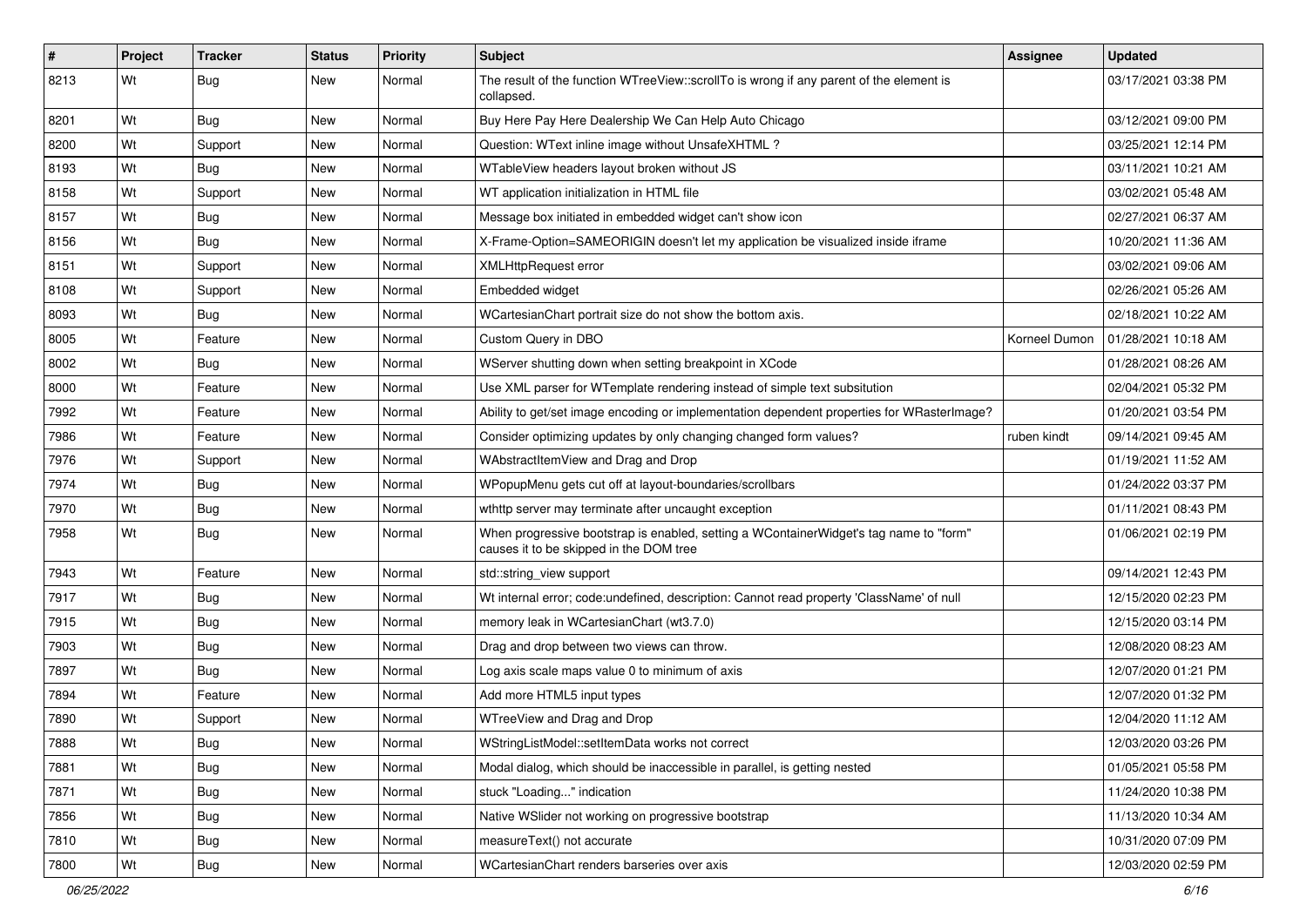| #    | Project | <b>Tracker</b> | <b>Status</b> | <b>Priority</b> | <b>Subject</b>                                                                                                                                       | <b>Assignee</b> | <b>Updated</b>      |
|------|---------|----------------|---------------|-----------------|------------------------------------------------------------------------------------------------------------------------------------------------------|-----------------|---------------------|
| 7794 | Wt      | <b>Bug</b>     | New           | Normal          | WProgressBar can generate invalid HTML code.                                                                                                         |                 | 10/22/2020 03:21 PM |
| 7790 | Wt      | <b>Bug</b>     | New           | Normal          | WidentityProxyModel does not forward a call of sort method to the source model.                                                                      |                 | 10/20/2020 04:11 PM |
| 7788 | Wt      | <b>Bug</b>     | New           | Normal          | Signal with big string does not trigger the fallback function                                                                                        |                 | 10/30/2020 09:52 AM |
| 7787 | Wt      | <b>Bug</b>     | <b>New</b>    | Normal          | WContainer setLayout calls overriden clear()                                                                                                         |                 | 10/17/2020 05:14 PM |
| 7786 | Wt      | Feature        | New           | Normal          | WStandardItemModel::insertRow returns void instead of WStandardItem*                                                                                 |                 | 10/21/2020 12:44 PM |
| 7785 | Wt      | Feature        | New           | Normal          | 'key" property support                                                                                                                               |                 | 10/16/2020 04:31 PM |
| 7769 | Wt      | Bug            | New           | Normal          | Mandelbrot example not working on Ubuntu                                                                                                             |                 | 10/28/2020 04:42 PM |
| 7757 | Wt      | Support        | New           | Normal          | WebSession [error] "Wt: fatal error: Script id mismatch"                                                                                             |                 | 10/09/2020 08:59 AM |
| 7756 | Wt      | Bug            | New           | Normal          | WLayout with JavaScript implementaion does not receive size change event if the trigger was<br>WTextArea.                                            |                 | 10/20/2020 03:41 PM |
| 7748 | Wt      | Bug            | New           | Normal          | WStringListModel does not support restoring of raw indexes.                                                                                          |                 | 10/06/2020 02:47 PM |
| 7740 | Wt      | Support        | New           | Normal          | setValueStyleClass has no visual effect                                                                                                              | Korneel Dumon   | 04/13/2021 12:16 PM |
| 7710 | Wt      | Support        | New           | Normal          | Continuations and WResource lifespan                                                                                                                 |                 | 09/11/2020 11:09 AM |
| 7709 | Wt      | Feature        | New           | Normal          | <b>Add Cursors</b>                                                                                                                                   |                 | 09/08/2020 02:43 PM |
| 7645 | Wt      | Bug            | New           | Normal          | Inconsistencies with anchor text selection and inclusion in tab chain                                                                                |                 | 03/10/2022 03:28 PM |
| 7602 | Wt      | Feature        | New           | Normal          | Add support for Dbo backend SQLite encryption using SQLCipher                                                                                        |                 | 11/04/2020 04:12 PM |
| 7598 | Wt      | Feature        | <b>New</b>    | Normal          | Consider providing independent weakSessionIds to identify private WResource URLs                                                                     |                 | 06/02/2021 09:45 PM |
| 7593 | Wt      | Support        | New           | Normal          | ERR_NETWORK_CHANGED error                                                                                                                            |                 | 06/04/2020 10:04 AM |
| 7581 | Wt      | Feature        | New           | Normal          | isapi mode and internal path                                                                                                                         |                 | 05/25/2020 12:46 PM |
| 7516 | Wt      | <b>Bug</b>     | New           | Normal          | Calling WMenu::select(nullptr) from internalPathChanged event handler ends with SIGSEGV<br>(endless recursion)                                       |                 | 04/08/2020 06:02 PM |
| 7512 | Wt      | Bug            | New           | Normal          | Auth Widget is leaking information about existing users                                                                                              |                 | 04/07/2020 02:52 PM |
| 7503 | Wt      | Feature        | <b>New</b>    | Normal          | Support for Forwarded header when determining client address.                                                                                        |                 | 03/24/2020 05:09 PM |
| 7481 | Wt      | Bug            | New           | Normal          | Having a long running command with a processEvents() call in it together with a timer can<br>result in clicked events being processed too many times |                 | 03/05/2020 11:25 AM |
| 7479 | Wt      | Bug            | New           | Normal          | WResource Multipart Request - Error parsing CGI request                                                                                              |                 | 03/04/2020 06:19 PM |
| 7478 | Wt      | <b>Bug</b>     | New           | Normal          | Editing column in wtableview                                                                                                                         |                 | 02/28/2020 10:04 PM |
| 7477 | Wt      | <b>Bug</b>     | New           | Normal          | Wt Axis zoomRangeChanged won't fire when adding/removing a series                                                                                    |                 | 02/27/2020 11:32 AM |
| 7465 | Wt      | Feature        | New           | Normal          | HTTP status code: 429 Too Many Requests (RFC 6585)                                                                                                   |                 | 03/03/2020 07:29 PM |
| 7464 | Wt      | Support        | New           | Normal          | Apache2 mod fcgid internal path                                                                                                                      |                 | 02/24/2020 02:39 PM |
| 7454 | Wt      | Support        | New           | Normal          | Popup in layout-based design                                                                                                                         |                 | 04/01/2020 11:30 AM |
| 7450 | Wt      | Feature        | New           | Normal          | Allow for the filesystem implementation to be switched to std::filesystem                                                                            |                 | 02/10/2020 02:19 PM |
| 7440 | Wt      | <b>Bug</b>     | New           | Normal          | WTimer results in excessive browser CPU and memory usage when connection is lost                                                                     |                 | 02/05/2020 09:57 AM |
| 7426 | Wt      | Support        | New           | Normal          | Wt::Response::createContinuation() with streaming                                                                                                    |                 | 02/04/2020 06:38 PM |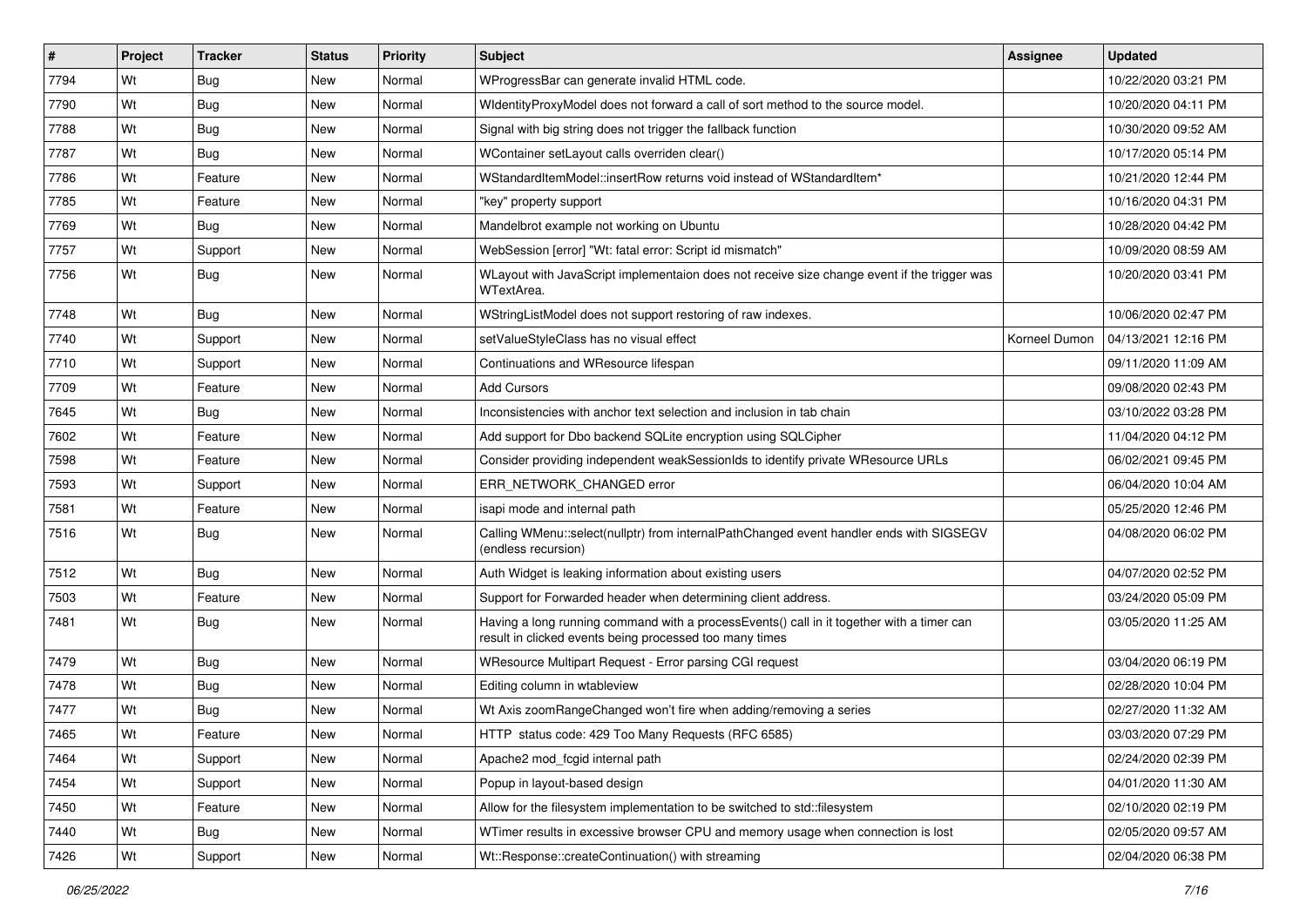| #    | Project | <b>Tracker</b> | <b>Status</b> | <b>Priority</b> | <b>Subject</b>                                                                        | <b>Assignee</b> | <b>Updated</b>      |
|------|---------|----------------|---------------|-----------------|---------------------------------------------------------------------------------------|-----------------|---------------------|
| 7424 | Wt      | <b>Bug</b>     | <b>New</b>    | Normal          | WContainerWidget::setContentAlignment() has no effect when item is hidden             |                 | 01/27/2020 10:24 AM |
| 7401 | Wt      | Bug            | New           | Normal          | removal of ' <meta content="noindex, nofollow" name="robots"/> '                      |                 | 01/16/2020 05:27 PM |
| 7396 | Wt      | Bug            | New           | Normal          | WTreeView not working when hidden during construction                                 |                 | 01/30/2020 05:13 PM |
| 7385 | Wt      | Feature        | New           | Normal          | More Dynamic Paths                                                                    |                 | 01/06/2020 05:17 PM |
| 7373 | Wt      | Support        | <b>New</b>    | Normal          | SEH Exception on Wt:DBO rollback                                                      |                 | 01/08/2020 10:31 AM |
| 7367 | Wt      | Bug            | New           | Normal          | Validators: delay validation until user has entered something                         |                 | 12/12/2019 03:48 PM |
| 7349 | Wt      | Feature        | New           | Normal          | Add WebGL 2.0 support (Equivalent to OpenGL ES 3) to WGLWidget                        |                 | 12/05/2019 04:52 PM |
| 7292 | Wt      | Bug            | <b>New</b>    | Normal          | Refresh token and access type                                                         |                 | 10/28/2019 06:44 PM |
| 7281 | Wt      | Bug            | <b>New</b>    | Normal          | WFileUpload keeps previously applied styling when enableAjax() is called              |                 | 10/14/2019 01:36 PM |
| 7279 | Wt      | Feature        | <b>New</b>    | Normal          | WLineEdit add support for HTML5 email type                                            |                 | 03/10/2022 03:30 PM |
| 7278 | Wt      | Feature        | New           | Normal          | WFileUpload get selected file(s)                                                      |                 | 10/15/2019 11:10 AM |
| 7196 | Wt      | <b>Bug</b>     | New           | Normal          | Pango 1.44 deprecation warnings                                                       |                 | 08/14/2019 12:30 PM |
| 7168 | Wt      | Feature        | New           | Normal          | Access to authorization token                                                         |                 | 08/04/2019 09:00 PM |
| 7144 | Wt      | Bug            | New           | Normal          | WTreeNode: Wether child-node is selectable depends on parent-node                     |                 | 07/18/2019 01:42 PM |
| 7142 | Wt      | Support        | New           | Normal          | WStringListModel updated in slot does not work as expected                            |                 | 07/18/2019 09:53 AM |
| 7040 | Wt      | <b>Bug</b>     | New           | Normal          | Generated javascript can execute out-of-sequence due to a timing issue with require() |                 | 05/12/2019 05:29 PM |
| 7035 | Wt      | Bug            | New           | Normal          | Wt.js can generate requests that exceed server defaults                               |                 | 05/03/2019 05:27 PM |
| 7020 | Wt      | Bug            | New           | Normal          | Wt progress bar disable style                                                         |                 | 08/05/2019 12:46 PM |
| 7010 | Wt      | Support        | New           | Normal          | WTreeView                                                                             |                 | 04/22/2019 09:46 AM |
| 7009 | Wt      | Bug            | New           | Normal          | WPopupMenu destruction when inside a WMenuItem                                        |                 | 01/08/2021 01:06 PM |
| 6887 | Wt      | Bug            | <b>New</b>    | Normal          | WVideo on iphone inconsistencies                                                      |                 | 02/08/2019 10:09 AM |
| 6762 | Wt      | Bug            | New           | Normal          | Unicode in mail attachement file name                                                 |                 | 11/26/2018 01:00 PM |
| 6752 | Wt      | Bug            | <b>New</b>    | Normal          | Wt::WString::trn override issue                                                       |                 | 11/17/2018 03:39 PM |
| 6749 | Wt      | Bug            | New           | Normal          | WebController sessionCount mutex missing?                                             |                 | 11/16/2018 12:55 PM |
| 6731 | Wt      | Feature        | New           | Normal          | Wt online demo: Drag drop is not working using touch.                                 |                 | 11/14/2018 03:45 AM |
| 6722 | Wt      | Bug            | <b>New</b>    | Normal          | high number of bar charts failure                                                     | Roel Standaert  | 11/12/2018 05:10 PM |
| 6682 | Wt      | Support        | New           | Normal          | Does Wt tabwidget support icon on the tab?                                            |                 | 10/28/2018 04:37 AM |
| 6674 | Wt      | <b>Bug</b>     | New           | Normal          | WFileDropWidget_worker.min.js but no WFileDropWidget_worker.js                        |                 | 10/22/2018 09:28 PM |
| 6657 | Wt      | <b>Bug</b>     | New           | Normal          | Cannot destroy WPopupWidget when it's hidden without invoking undefined behaviour     |                 | 12/14/2018 04:43 PM |
| 6635 | Wt      | <b>Bug</b>     | New           | Normal          | WT DBO Segmentation Fault with natural keys                                           |                 | 09/25/2018 04:33 PM |
| 6623 | Wt      | Feature        | New           | Normal          | Support ES6 moudle javascript                                                         |                 | 11/13/2020 05:02 PM |
| 6584 | Wt      | Feature        | New           | Normal          | Make X-Frame-Options a configuration option                                           |                 | 12/15/2020 03:15 PM |
| 6579 | Wt      | Feature        | New           | Normal          | Keep-alive time just for first signal                                                 |                 | 09/03/2018 03:01 PM |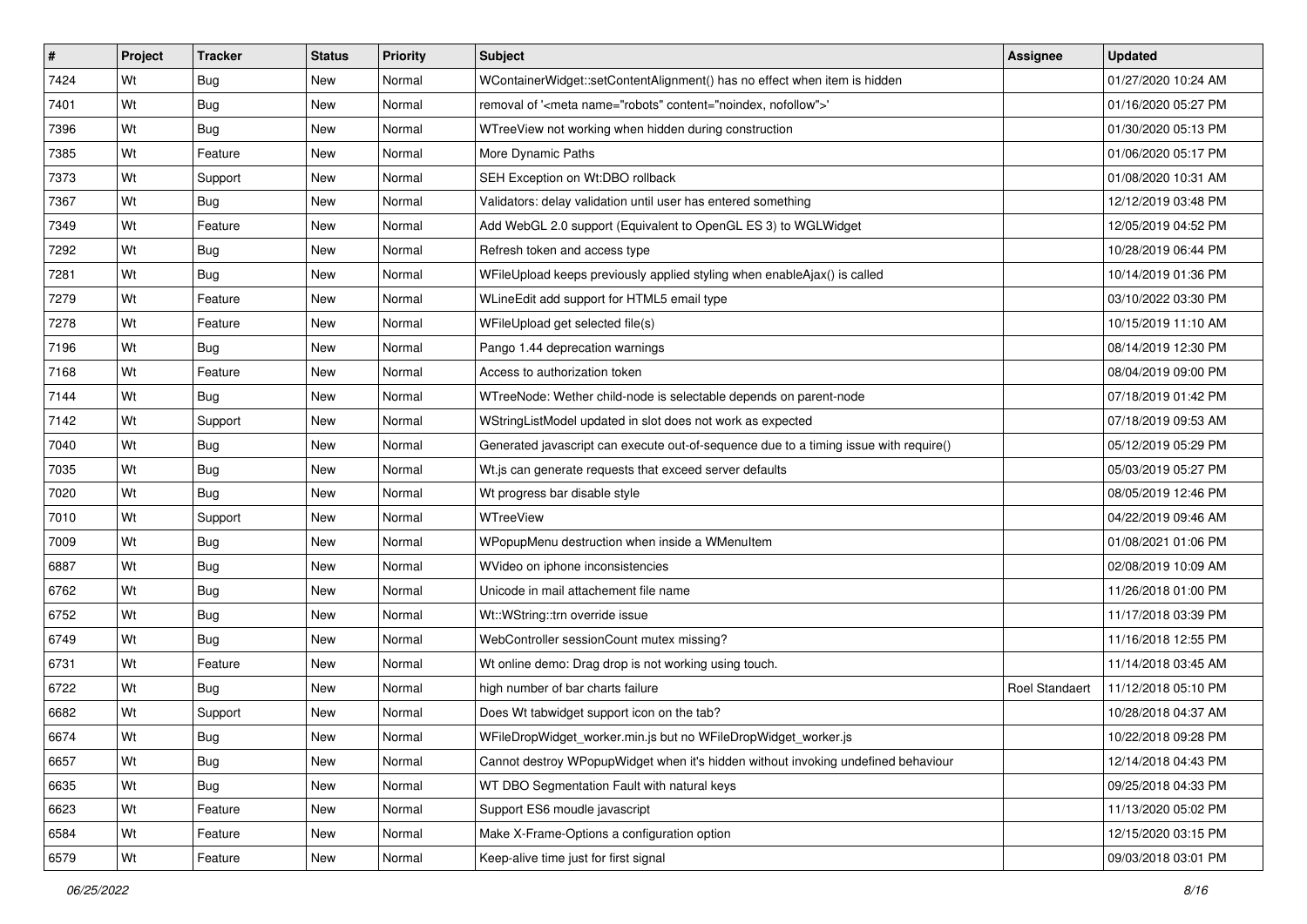| $\vert$ # | Project | <b>Tracker</b> | <b>Status</b> | <b>Priority</b> | <b>Subject</b>                                                                                                    | <b>Assignee</b>       | <b>Updated</b>      |
|-----------|---------|----------------|---------------|-----------------|-------------------------------------------------------------------------------------------------------------------|-----------------------|---------------------|
| 6533      | Wt      | Bug            | New           | Normal          | wt port in vcpkg                                                                                                  |                       | 08/14/2018 10:36 AM |
| 6487      | Wt      | Bug            | New           | Normal          | WTree not interactive without JavaScript (works in 3.3.10)                                                        |                       | 12/14/2018 04:45 PM |
| 6443      | Wt      | Feature        | New           | Normal          | JWT token support                                                                                                 |                       | 06/12/2018 11:29 AM |
| 6434      | Wt      | Bug            | <b>New</b>    | Normal          | WIntValidator: inputFilter does not accept decimal separator                                                      |                       | 06/05/2018 10:19 AM |
| 6405      | Wt      | <b>Bug</b>     | New           | Normal          | Signal not exposed                                                                                                |                       | 05/28/2018 12:30 PM |
| 6348      | Wt      | Support        | New           | Normal          | Wt::WFileUpload::setDisplayWidget                                                                                 | Korneel Dumon         | 05/02/2018 05:37 PM |
| 6347      | Wt      | <b>Bug</b>     | New           | Normal          | Layout Direction issue                                                                                            |                       | 12/14/2018 04:47 PM |
| 6332      | Wt      | Bug            | New           | Normal          | Documentation for Wt::Signals and Wt::Signals::connection missing in Wt 4                                         |                       | 04/12/2018 10:45 AM |
| 6327      | Wt      | Bug            | New           | Normal          | tr function in WTemplate requires browser refresh after locale change                                             |                       | 04/09/2018 03:35 PM |
| 6296      | Wt      | <b>Bug</b>     | <b>New</b>    | Normal          | WPanel children overflow border                                                                                   |                       | 12/14/2018 04:39 PM |
| 6292      | Wt      | Feature        | New           | Normal          | WBorderLayout suggestion: additional widgets for NE, NW, SE, SW                                                   |                       | 03/14/2018 11:31 PM |
| 6265      | Wt      | Support        | New           | Normal          | Is it possible to use a specific HTTP Status code as a result of an application logic error?                      |                       | 03/05/2018 11:32 AM |
| 6235      | Wt      | Bug            | New           | Normal          | Wt4.0.2: In certain case, removeFromParent() is not working.                                                      |                       | 05/02/2018 11:57 AM |
| 6234      | Wt      | Bug            | New           | Normal          | Wt4.0.2: Documentation on WContainerWidget::setLayout() is outdated.                                              |                       | 02/15/2018 09:09 AM |
| 6225      | Wt      | Feature        | <b>New</b>    | Normal          | Change license to include GPLv3                                                                                   |                       | 02/04/2018 12:12 PM |
| 6221      | Wt      | Feature        | New           | Normal          | Dbo: create indexes                                                                                               |                       | 01/30/2018 07:59 PM |
| 6213      | Wt      | Bug            | <b>New</b>    | Normal          | bootstrap progress-bar does not update correctly                                                                  | <b>Roel Standaert</b> | 01/22/2018 12:48 PM |
| 6203      | Wt      | Support        | <b>New</b>    | Normal          | Using custom WProgressBar with WMediaPlayer                                                                       |                       | 01/14/2018 12:16 PM |
| 6196      | Wt      | Bug            | New           | Normal          | Wt::WAbstractArea::id() is not returning the ID used in HTML                                                      |                       | 01/08/2018 12:25 PM |
| 6195      | Wt      | Feature        | <b>New</b>    | Normal          | Boost::Beast HTTP/S and WebSockets library                                                                        |                       | 12/14/2018 04:50 PM |
| 6193      | Wt      | Feature        | New           | Normal          | Disable lightening non-selected curve color                                                                       |                       | 12/21/2017 03:16 AM |
| 6189      | Wt      | Bug            | New           | Normal          | setCurrentIndex(-1) and setNoSelectionEnabled(true)                                                               |                       | 12/18/2017 10:14 PM |
| 6188      | Wt      | <b>Bug</b>     | <b>New</b>    | Normal          | Local anchor (#) doesn't work after Wt_3.3.6                                                                      |                       | 12/14/2017 06:23 PM |
| 6158      | Wt      | Bug            | New           | Normal          | Wt:: WMenuItem documentation is incomplete                                                                        |                       | 11/21/2017 10:34 PM |
| 6150      | Wt      | Bug            | New           | Normal          | WTableView edit missplacement (wt4)                                                                               |                       | 11/20/2017 08:16 PM |
| 6140      | Wt      | Bug            | New           | Normal          | WPopupMenu not closing on pressing one of the items                                                               |                       | 11/16/2017 08:41 AM |
| 6130      | Wt      | Feature        | New           | Normal          | Impossible to access entity relation of an entity returned from a function   Dbo load(): no active<br>transaction |                       | 12/26/2017 01:07 PM |
| 6076      | Wt      | Bug            | New           | Normal          | [Wt::Dbo] How to work with entities without parameter-less constructors (classes that require<br>an invariant)    |                       | 10/31/2017 11:18 AM |
| 6072      | Wt      | <b>Bug</b>     | New           | Normal          | Unable to zoom or pan while the chart's data is being updated.                                                    |                       | 10/30/2017 10:44 AM |
| 6070      | Wt      | Feature        | New           | Normal          | HTML5 geolocation                                                                                                 | Osman Zakir           | 10/29/2017 03:41 PM |
| 6069      | Wt      | Feature        | New           | Normal          | Google Maps geolocation API                                                                                       | Osman Zakir           | 10/28/2017 11:43 PM |
| 6045      | Wt      | Bug            | New           | Normal          | WDoubleValidator: implement inputFilter()                                                                         |                       | 10/25/2017 11:48 AM |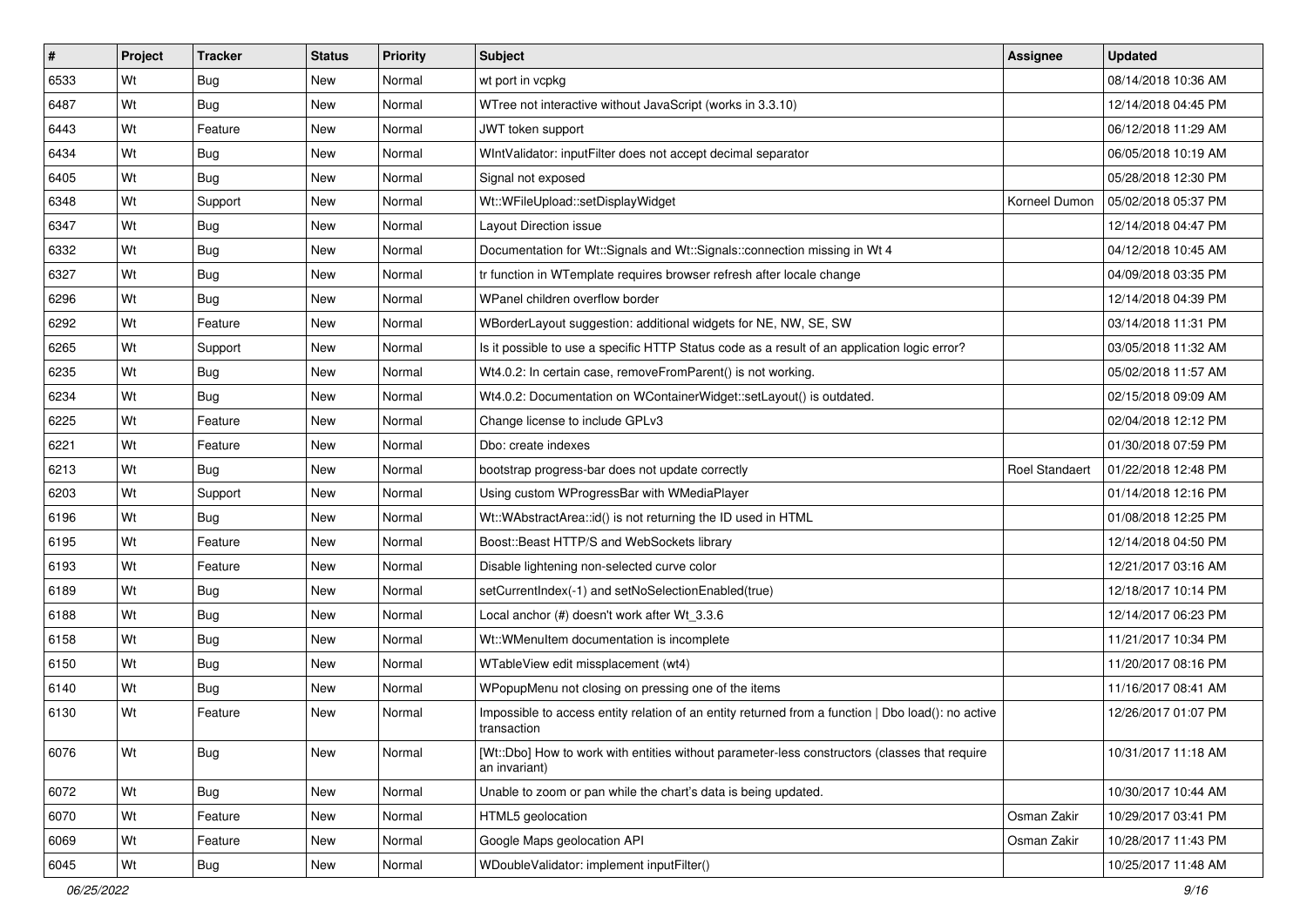| #    | Project | <b>Tracker</b> | <b>Status</b> | <b>Priority</b> | Subject                                                                                                               | <b>Assignee</b>         | <b>Updated</b>      |
|------|---------|----------------|---------------|-----------------|-----------------------------------------------------------------------------------------------------------------------|-------------------------|---------------------|
| 6044 | Wt      | <b>Bug</b>     | <b>New</b>    | Normal          | WTabWidget and flex-layout                                                                                            |                         | 08/27/2018 11:41 AM |
| 6028 | Wt      | <b>Bug</b>     | New           | Normal          | ItemIsXHTMLText flag in WAbstractChartModel causes crash when chart is rendered                                       | Roel Standaert          | 10/19/2017 08:33 PM |
| 6015 | Wt      | Bug            | New           | Normal          | Oscillation in Chrome at various zoom levels with layouts (WTableView)                                                |                         | 10/17/2017 05:52 PM |
| 6014 | Wt      | Bug            | <b>New</b>    | Normal          | Oscillation in Chrome at various zoom levels with layouts (WPaintedWidget w/Areas)                                    |                         | 10/17/2017 05:04 PM |
| 5963 | Wt      | Support        | New           | Normal          | HTTPS server in wthttpd - Error: failed to select ciphers for cipher list                                             | Wim Dumon               | 10/03/2017 07:40 PM |
| 5962 | Wt      | Bug            | New           | Normal          | Properly support toggling drag enabled/disabled on WAbstractItemView                                                  |                         | 10/02/2017 06:58 PM |
| 5949 | Wt      | Support        | New           | Normal          | WPieChart lables are overlapping                                                                                      |                         | 09/26/2017 12:05 PM |
| 5948 | Wt      | Support        | New           | Normal          | WTreeTable remains loading                                                                                            |                         | 09/26/2017 11:58 AM |
| 5945 | Wt      | Bug            | New           | Normal          | WBoxLayout - WPieChart resizing does not work when nested into a WContainerWidget                                     |                         | 09/25/2017 06:11 PM |
| 5943 | Wt      | Support        | <b>New</b>    | Normal          | Tutorials and Documentation - If possible, please improve                                                             | Osman Zakir             | 09/21/2017 05:42 PM |
| 5915 | Wt      | Bug            | New           | Normal          | Generated javascript causes sometimes Wt internal error - Wt internal error; undefined,<br>description: j7406 is null |                         | 10/12/2018 05:16 PM |
| 5913 | Wt      | <b>Bug</b>     | New           | Normal          | WFileUpload has a bug when placed in a WTemplateFormView                                                              |                         | 09/14/2017 12:08 PM |
| 5903 | Wt      | Bug            | New           | Normal          | Http:: Client Racy with abort behaviour                                                                               |                         | 09/01/2017 10:29 PM |
| 5902 | Wt      | Bug            | New           | Normal          | WAxisSliderWidget: Bumping one handler to the edge affects another handler.                                           |                         | 08/31/2017 12:25 PM |
| 5901 | Wt      | Bug            | New           | Normal          | WAxisSliderWidget works incorrectly when the chart is hidden.                                                         |                         | 08/31/2017 12:06 PM |
| 5900 | Wt      | Bug            | New           | Normal          | Context menu disappears in treeview-dragdrop example                                                                  |                         | 08/29/2017 06:01 PM |
| 5892 | Wt      | <b>Bug</b>     | <b>New</b>    | Normal          | wt4 compilation failed with gcc 4.9                                                                                   |                         | 08/31/2017 11:50 AM |
| 5889 | Wt      | Bug            | New           | Normal          | WTreeView loooks bad after data update                                                                                |                         | 09/11/2017 12:40 PM |
| 5888 | Wt      | Support        | New           | Normal          | Wt blog rss-feed suggest wrong subscribe address                                                                      |                         | 08/23/2017 03:16 PM |
| 5882 | Wt      | Bug            | <b>New</b>    | Normal          | WTableView with BootstrapTheme v2 doesn't render all rows (ep.2)                                                      |                         | 08/19/2017 01:07 AM |
| 5881 | Wt      | Bug            | New           | Normal          | --ssl-prefer-server-ciphers option not documented                                                                     |                         | 08/31/2017 01:00 PM |
| 5872 | Wt      | Support        | <b>New</b>    | Normal          | OAuth2 authentication using oauth.wt.exe sample                                                                       |                         | 08/11/2017 11:43 AM |
| 5870 | Wt      | Support        | New           | Normal          | Auth1.C sample doesn't authenticate (3.3.7)                                                                           |                         | 08/10/2017 03:46 PM |
| 5865 | Wt      | Support        | <b>New</b>    | Normal          | Adding and Removing Rules with WCssStyleSheet                                                                         |                         | 08/17/2017 12:30 PM |
| 5829 | Wt      | <b>Bug</b>     | New           | Normal          | WFormModel::FieldMap with "const char*" key                                                                           |                         | 08/31/2017 01:34 PM |
| 5808 | Wt      | <b>Bug</b>     | New           | Normal          | Wt 4.0.0-rc1 examples segfault on Alpine                                                                              |                         | 12/05/2017 04:30 PM |
| 5807 | Wt      | Bug            | New           | Normal          | WMediaPlayer custom time text widgets working                                                                         |                         | 12/23/2019 01:35 PM |
| 5797 | Wt      | <b>Bug</b>     | New           | Normal          | Wt 4: Cannot build Dbo separately                                                                                     |                         | 07/10/2017 01:42 PM |
| 5770 | Wt      | <b>Bug</b>     | New           | Normal          | Error during chart rendering                                                                                          |                         | 06/16/2017 10:47 AM |
| 5768 | Wt      | Feature        | New           | Normal          | CMake: Export Wt package                                                                                              | Konstantin<br>Podsvirov | 09/13/2017 12:07 PM |
| 5765 | Wt      | Bug            | New           | Normal          | WDialog with percentage based initial size is not resizeable by user                                                  |                         | 06/14/2017 04:19 PM |
| 5755 | Wt      | Feature        | New           | Normal          | Google Maps geolocation API                                                                                           | Osman Zakir             | 06/08/2017 02:00 PM |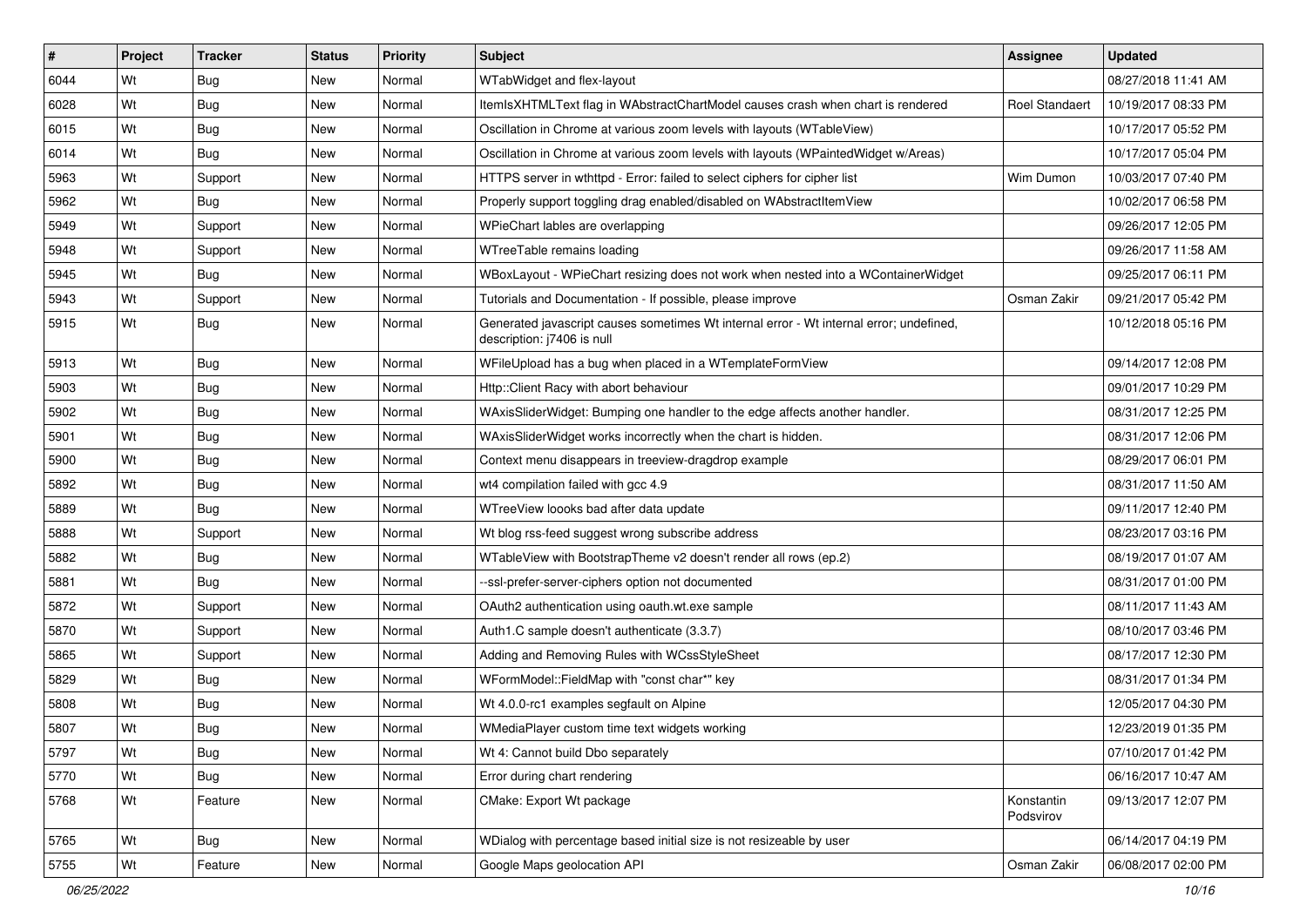| $\sharp$ | Project | <b>Tracker</b> | <b>Status</b> | <b>Priority</b> | <b>Subject</b>                                                                                                                            | <b>Assignee</b>       | <b>Updated</b>      |
|----------|---------|----------------|---------------|-----------------|-------------------------------------------------------------------------------------------------------------------------------------------|-----------------------|---------------------|
| 5753     | Wt      | Support        | New           | Normal          | img tag problem in XHTMLUnsafeText                                                                                                        |                       | 06/08/2017 12:40 AM |
| 5748     | Wt      | Feature        | <b>New</b>    | Normal          | Update wthttpd section in Features page on Wt website                                                                                     |                       | 06/06/2017 01:39 PM |
| 5747     | Wt      | Feature        | New           | Normal          | Advertise WResouce and Http::Request::pathInfo()                                                                                          |                       | 06/06/2017 11:48 AM |
| 5746     | Wt      | Feature        | New           | Normal          | Add a configuration option for wthttpd to set expiration duratio                                                                          |                       | 06/05/2017 10:58 AM |
| 5714     | Wt      | Feature        | <b>New</b>    | Normal          | Support for running the server in the main thread only                                                                                    |                       | 05/19/2017 10:13 AM |
| 5685     | Wt      | Feature        | New           | Normal          | Add a Logo to the navigation bar                                                                                                          |                       | 04/28/2017 12:28 PM |
| 5674     | Wt      | Feature        | <b>New</b>    | Normal          | Multiple series for WAxisSliderWidget.                                                                                                    |                       | 04/24/2017 12:53 PM |
| 5657     | Wt      | Feature        | New           | Normal          | HTTP client requests with futures or something similar?                                                                                   |                       | 04/14/2017 05:46 PM |
| 5649     | Wt      | Feature        | New           | Normal          | Add an API to WIOService to cancel scheduled tasks                                                                                        | <b>Roel Standaert</b> | 04/11/2017 01:26 PM |
| 5643     | Wt      | Feature        | New           | Normal          | Consider suppressing some VC++ warnings to have a cleaner build output                                                                    | Wim Dumon             | 04/07/2017 06:10 PM |
| 5640     | Wt      | Feature        | New           | Normal          | Add methods to contruct WSslCertificate from a file or data in memory                                                                     |                       | 04/04/2017 04:41 PM |
| 5637     | Wt      | Bug            | New           | Normal          | Using Wt::Dbo cause MySQL prepared statement leak                                                                                         |                       | 03/31/2017 06:34 PM |
| 5624     | Wt      | Bug            | New           | Normal          | WApplication::bind() documentation is misleading about WServer::post()                                                                    |                       | 03/26/2017 12:49 PM |
| 5622     | Wt      | <b>Bug</b>     | New           | Normal          | WPainter draws ellipses as 360 degree arcs, which is not the same                                                                         |                       | 03/24/2017 03:30 PM |
| 5618     | Wt      | Feature        | New           | Normal          | Multirow features in Wt Tableview                                                                                                         | Koen Deforche         | 03/23/2017 03:11 AM |
| 5604     | Wt      | Feature        | <b>New</b>    | Normal          | Document undocumented WServer member functions                                                                                            |                       | 03/26/2017 12:04 PM |
| 5587     | Wt      | Feature        | New           | Normal          | WCartesianChart should honor WAxis::titleOffset() if specified                                                                            |                       | 03/08/2017 05:02 PM |
| 5585     | Wt      | <b>Bug</b>     | New           | Normal          | PayPal description is not showing                                                                                                         | Koen Deforche         | 03/06/2017 08:21 PM |
| 5584     | Wt      | Bug            | New           | Normal          | Wt::Http::Client abort() documentation incomplete                                                                                         |                       | 03/03/2017 12:24 PM |
| 5551     | Wt      | Bug            | New           | Normal          | WResource doesn't receive http patch / Wt::Http::Client doesn't support sending patch                                                     |                       | 02/12/2017 11:13 PM |
| 5544     | Wt      | Feature        | New           | Normal          | Real-time telemetry plots                                                                                                                 |                       | 02/23/2017 11:05 AM |
| 5494     | Wt      | Support        | New           | Normal          | Binary size doubled with recent version of Wt                                                                                             |                       | 01/19/2017 05:06 PM |
| 5411     | Wt      | Support        | <b>New</b>    | Normal          | Using the Wt::WColor::fromHSL and toHSL.                                                                                                  |                       | 11/08/2016 03:05 PM |
| 5402     | Wt      | Feature        | New           | Normal          | Wt::Dbo support for PostgresSQL NOTIFY/LISTEN                                                                                             |                       | 11/06/2016 06:13 PM |
| 5400     | Wt      | Feature        | New           | Normal          | Wt::Dbo::backend::Mysqlconnection secured connection using SSL/TLS to a MySql server                                                      |                       | 11/04/2016 02:23 PM |
| 5353     | Wt      | Bug            | New           | Normal          | Widget Gallery "Integration example" has some issues with validation                                                                      |                       | 10/20/2016 07:46 PM |
| 5350     | Wt      | <b>Bug</b>     | New           | Normal          | boost 1.62 and exception: Error (asio): set option: Bad file descriptor                                                                   |                       | 10/18/2016 11:55 AM |
| 5341     | Wt      | Support        | New           | Normal          | WTableCell focus lost                                                                                                                     |                       | 10/13/2016 07:06 PM |
| 5338     | Wt      | <b>Bug</b>     | New           | Normal          | GoogleMap usage without Internet connection                                                                                               |                       | 10/13/2016 12:21 PM |
| 5324     | Wt      | Bug            | New           | Normal          | Win32 binary releases: include .lib files for openssl                                                                                     | Wim Dumon             | 10/06/2016 12:56 AM |
| 5307     | Wt      | Feature        | New           | Normal          | Possibility of setting a different thread pool count for main process and session processes, or<br>detect if I'm a session process or not |                       | 09/29/2016 04:55 PM |
| 5298     | Wt      | Bug            | New           | Normal          | WGoogleMap does not use google_api_key where needed                                                                                       |                       | 09/29/2016 12:01 AM |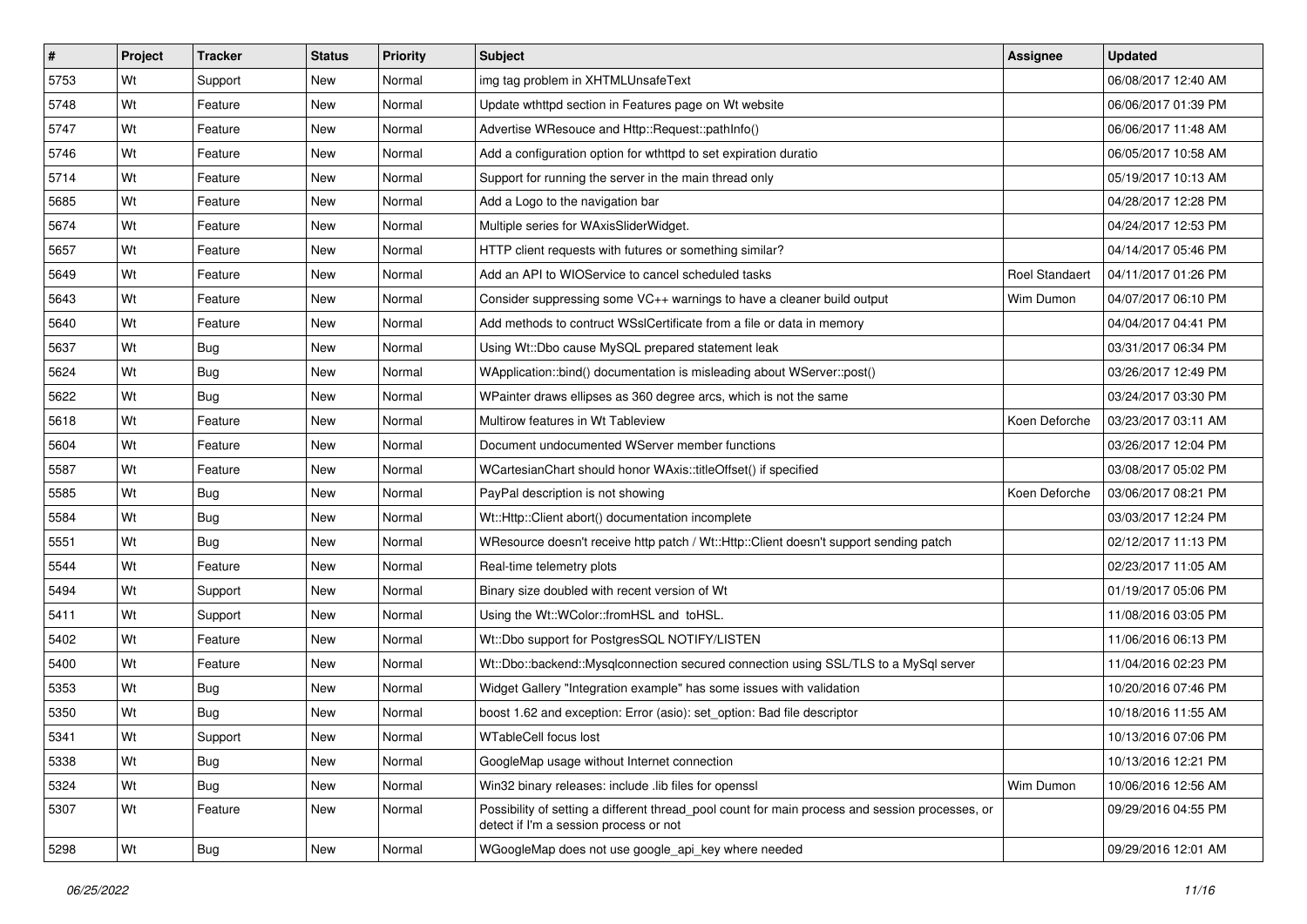| #    | Project | <b>Tracker</b> | <b>Status</b> | <b>Priority</b> | <b>Subject</b>                                                                                  | <b>Assignee</b> | <b>Updated</b>      |
|------|---------|----------------|---------------|-----------------|-------------------------------------------------------------------------------------------------|-----------------|---------------------|
| 5265 | Wt      | Bug            | New           | Normal          | A WMessageBox with Fade animation can fail to hide when dismissed while animating-in.           |                 | 09/19/2016 09:24 PM |
| 5264 | Wt      | Feature        | <b>New</b>    | Normal          | Usage of Wt::WString::trn() throughout the Wt library                                           |                 | 09/16/2016 03:49 PM |
| 5256 | Wt      | Bug            | New           | Normal          | Linking errors with Pre-built binaries for Visual Studio                                        | Wim Dumon       | 09/09/2016 05:46 PM |
| 5238 | Wt      | Support        | <b>New</b>    | Normal          | Wt Reference                                                                                    |                 | 09/05/2016 11:42 PM |
| 5234 | Wt      | <b>Bug</b>     | <b>New</b>    | Normal          | [wt-3.3.6] TreeView & WSortFilterProxyModel                                                     |                 | 09/02/2016 05:10 PM |
| 5230 | Wt      | Feature        | <b>New</b>    | Normal          | WFileUpload cancel()                                                                            |                 | 03/02/2017 02:59 PM |
| 5227 | Wt      | Bug            | New           | Normal          | Websocket connection failures cause excessive retries                                           |                 | 02/27/2017 11:37 PM |
| 5226 | Wt      | Support        | New           | Normal          | Navigation Bar with Bootstrap                                                                   | Diego Nóbrega   | 08/30/2016 12:36 PM |
| 5223 | Wt      | Feature        | <b>New</b>    | Normal          | WTableView: Set maximum amount of rendered rows instead of height                               |                 | 02/15/2017 03:35 AM |
| 5222 | Wt      | <b>Bug</b>     | New           | Normal          | WPopupMenu does not open anymore                                                                |                 | 08/23/2016 11:10 AM |
| 5221 | Wt      | Bug            | New           | Normal          | Draggable list                                                                                  |                 | 08/22/2016 05:04 PM |
| 5166 | Wt      | Support        | New           | Normal          | InternalPathChanges                                                                             |                 | 08/04/2016 03:44 PM |
| 5140 | Wt      | Bug            | <b>New</b>    | Normal          | Binaries of WPdfRenderer on 3.3.6                                                               |                 | 07/28/2016 12:53 PM |
| 5133 | Wt      | Bug            | New           | Normal          | Dbo tutorial                                                                                    |                 | 07/27/2016 05:18 PM |
| 4991 | Wt      | Feature        | <b>New</b>    | Normal          | <b>Reset URL Parameters</b>                                                                     |                 | 06/22/2016 05:05 PM |
| 4981 | Wt      | Support        | New           | Normal          | WTreeView + multiline items                                                                     | Roel Standaert  | 02/21/2018 04:37 PM |
| 4925 | Wt      | Feature        | <b>New</b>    | Normal          | WTreeView setAlternatingRowColors                                                               | Koen Deforche   | 05/20/2016 10:56 AM |
| 4909 | Wt      | Feature        | <b>New</b>    | Normal          | CanvasPainter needs a 'clearRect()' method                                                      |                 | 05/12/2016 02:22 PM |
| 4904 | Wt      | Feature        | New           | Normal          | Get Browser Windowsize                                                                          |                 | 10/05/2019 02:30 PM |
| 4838 | Wt      | Support        | <b>New</b>    | Normal          | Supports browsers                                                                               |                 | 03/31/2016 11:09 PM |
| 4780 | Wt      | Feature        | New           | Normal          | Querying Dbo::weak_ptr flushes dirty objects (specific logic)                                   |                 | 02/29/2016 06:28 PM |
| 4755 | Wt      | Support        | <b>New</b>    | Normal          | Problem with CMake find the correct libraries when cross compiling Wt                           |                 | 02/18/2016 05:52 PM |
| 4700 | Wt      | Feature        | <b>New</b>    | Normal          | Some suggestions for WTemplateFormView and WFormModel                                           |                 | 01/26/2016 03:54 PM |
| 4658 | Wt      | Feature        | New           | Normal          | Layout managers: support CSS flexbox as implementation                                          |                 | 01/12/2016 11:33 AM |
| 4642 | Wt      | Bug            | New           | Normal          | WAnimation doesn't work in WPopupMenu                                                           |                 | 12/29/2015 05:54 AM |
| 4630 | Wt      | Feature        | <b>New</b>    | Normal          | Custom foreign key names                                                                        |                 | 12/18/2015 02:05 PM |
| 4592 | Wt      | Bug            | New           | Normal          | The Bat email client shows corrupted subject of a message sent by Wt::Mail::Client              |                 | 01/11/2016 06:28 PM |
| 4585 | Wt      | Feature        | New           | Normal          | Dbo reentrant queries                                                                           |                 | 11/23/2015 07:24 PM |
| 4570 | Wt      | Bug            | New           | Normal          | RTL support for WNavigationBar (and WMenu)                                                      |                 | 11/16/2015 06:44 AM |
| 4566 | Wt      | Feature        | New           | Normal          | Support for data caching in WTableView/WAbstractItemModel                                       |                 | 11/12/2015 05:23 PM |
| 4562 | Wt      | Feature        | New           | Normal          | blurred/focus signal exposed in WWidget                                                         |                 | 11/11/2015 09:51 AM |
| 4559 | Wt      | Feature        | New           | Normal          | Add standard/default/centralized print media css style sheet layout link to all generated pages |                 | 11/10/2015 04:20 PM |
| 4553 | Wt      | Bug            | New           | Normal          | Wt segfault in WMessageResources::hibernate()                                                   |                 | 11/06/2015 12:18 PM |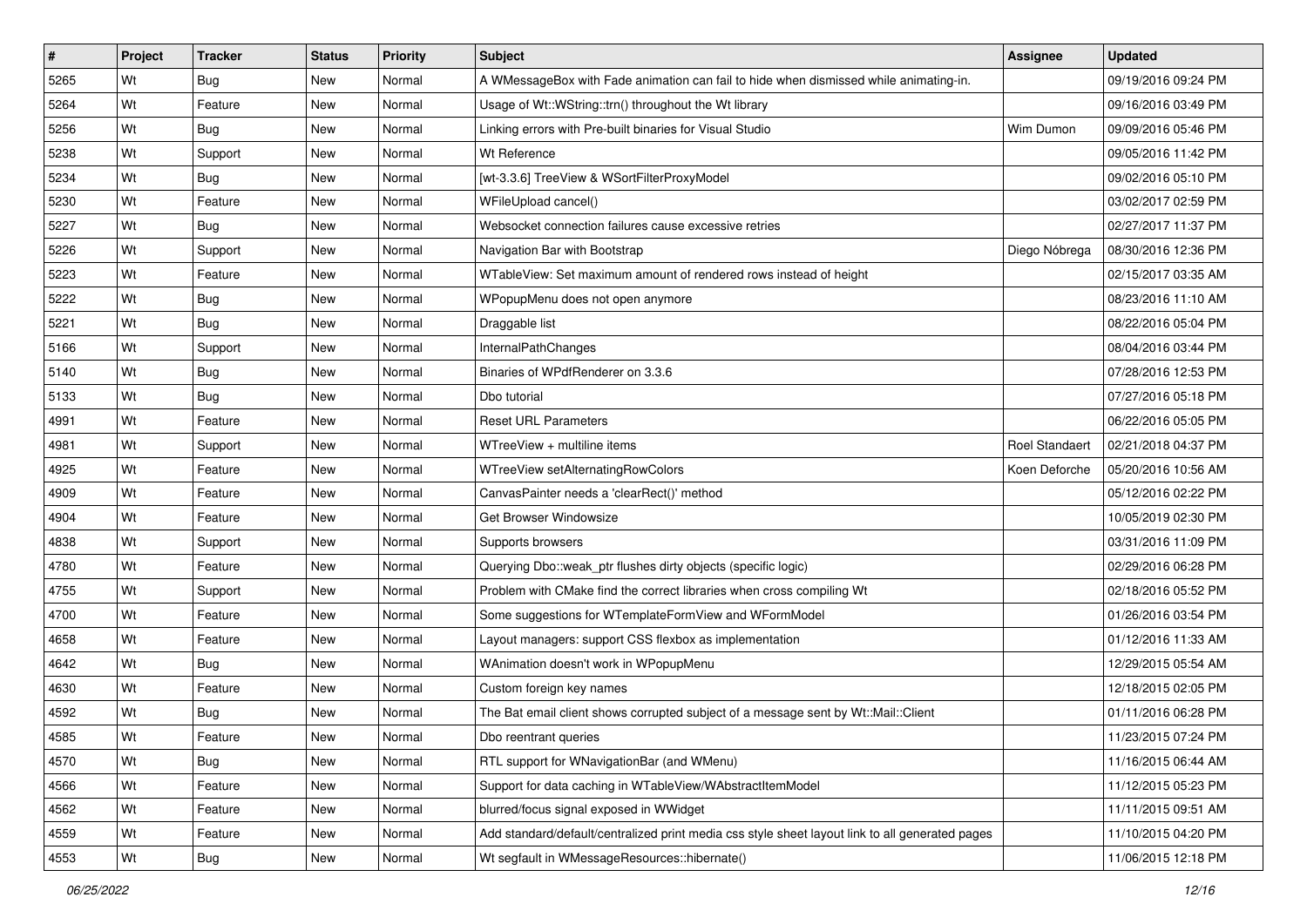| #    | Project | <b>Tracker</b> | <b>Status</b> | <b>Priority</b> | <b>Subject</b>                                                                                | <b>Assignee</b> | <b>Updated</b>      |
|------|---------|----------------|---------------|-----------------|-----------------------------------------------------------------------------------------------|-----------------|---------------------|
| 4540 | Wt      | Feature        | New           | Normal          | Wt 3.3.5 Release dates                                                                        |                 | 11/04/2015 02:45 AM |
| 4497 | Wt      | Bug            | <b>New</b>    | Normal          | JSlot interference by Wt::Auth ?                                                              |                 | 10/07/2015 10:00 AM |
| 4496 | Wt      | Feature        | New           | Normal          | Add support for HTML5 local storage                                                           |                 | 10/06/2015 10:29 AM |
| 4486 | Wt      | Feature        | New           | Normal          | Caroussel                                                                                     |                 | 09/17/2015 08:57 PM |
| 4382 | Wt      | Feature        | New           | Normal          | Error bars for charts                                                                         |                 | 08/06/2015 03:49 PM |
| 4360 | Wt      | Feature        | New           | Normal          | Make configurable RESIZE HANDLE MARGIN                                                        |                 | 07/29/2015 03:40 AM |
| 4359 | Wt      | Bug            | New           | Normal          | WCartesianChart with axes at ZeroValue positioned incorrectly on interactive horizontal chart |                 | 07/29/2015 03:16 AM |
| 4315 | Wt      | Support        | New           | Normal          | Browser zoom factor                                                                           |                 | 07/13/2015 11:04 AM |
| 4314 | Wt      | Bug            | New           | Normal          | FindWt.cmake doesn't respect the REQUIRED flag, although it already has code to handle it.    |                 | 07/11/2015 02:16 PM |
| 4313 | Wt      | Bug            | New           | Normal          | cmake build doesn't allow to use standard CMAKE_PREFIX_PATH                                   |                 | 07/11/2015 02:14 PM |
| 4307 | Wt      | Bug            | New           | Normal          | WTableView setRowHeaderCount() and event handling                                             |                 | 07/10/2015 09:37 AM |
| 4293 | Wt      | Bug            | New           | Normal          | Resize a WText "iframe" widget into a WGridLayout is inaccurate                               |                 | 07/07/2015 01:32 PM |
| 4128 | Wt      | <b>Bug</b>     | New           | Normal          | WTabWidget and javascript.void(0)                                                             |                 | 06/01/2015 10:16 AM |
| 4043 | Wt      | Feature        | New           | Normal          | WAbstractItemModel lacks takeHeaderItem method                                                |                 | 09/07/2015 04:32 PM |
| 3969 | Wt      | <b>Bug</b>     | New           | Normal          | Internal error when browsing Wt site                                                          |                 | 04/08/2015 10:06 PM |
| 3954 | Wt      | Support        | New           | Normal          | <b>WLogger Scope</b>                                                                          |                 | 04/09/2015 04:36 PM |
| 3937 | Wt      | Feature        | New           | Normal          | Consider starting the development of a scene graph library like Qt3D                          |                 | 08/26/2015 11:45 AM |
| 3932 | Wt      | Bug            | New           | Normal          | Attribute position not modifiable for WDialog                                                 |                 | 03/30/2015 08:27 PM |
| 3910 | Wt      | Feature        | New           | Normal          | Windows binaries for MinGW                                                                    |                 | 04/18/2017 11:45 AM |
| 3889 | Wt      | Feature        | <b>New</b>    | Normal          | WMenu Function to set contents stack widget                                                   |                 | 03/12/2015 02:44 PM |
| 3887 | Wt      | Feature        | New           | Normal          | Parallel JS require() downloading                                                             |                 | 03/12/2015 10:49 AM |
| 3884 | Wt      | <b>Bug</b>     | New           | Normal          | server-side PNG and UTF-8                                                                     | Wim Dumon       | 03/09/2015 07:20 PM |
| 3876 | Wt      | Feature        | New           | Normal          | WGridLayout add methods to hide rows and/or columns?                                          |                 | 03/05/2015 11:06 AM |
| 3824 | Wt      | <b>Bug</b>     | New           | Normal          | Potential race in WMessageResourceBundle with WServer::setLocalizedStrings                    |                 | 03/06/2015 01:56 PM |
| 3808 | Wt      | Feature        | New           | Normal          | Wt:Dbo queries which return collections have restrictions which are difficult for newcomers   |                 | 02/20/2015 05:33 AM |
| 3738 | Wt      | <b>Bug</b>     | New           | Normal          | Wt fails to compile WIOService with Cygwin                                                    | Wim Dumon       | 03/02/2015 11:41 AM |
| 3723 | Wt      | Feature        | New           | Normal          | Adding inline WCssStyleSheet using WApplication::useStyleSheet()                              |                 | 01/09/2015 05:48 PM |
| 3715 | Wt      | Bug            | New           | Normal          | Your browser does not support WebGL                                                           |                 | 01/05/2015 03:42 PM |
| 3714 | Wt      | <b>Bug</b>     | New           | Normal          | Click on checkbox is only emitted when clicking on the text                                   | Koen Deforche   | 12/29/2014 03:57 PM |
| 3712 | Wt      | Feature        | New           | Normal          | Persian, Hijri, and Gregorian Calendars                                                       |                 | 12/29/2014 09:16 AM |
| 3691 | Wt      | Feature        | New           | Normal          | open nonmodal dialog as new browser window                                                    |                 | 02/17/2015 12:02 AM |
| 3668 | Wt      | Bug            | New           | Normal          | Compilation with -DWT_HAVE_GNU_REGEX needs some patches                                       | Koen Deforche   | 02/16/2015 01:45 PM |
| 3663 | Wt      | Feature        | New           | Normal          | Position of WScrollBar                                                                        |                 | 11/12/2014 04:06 PM |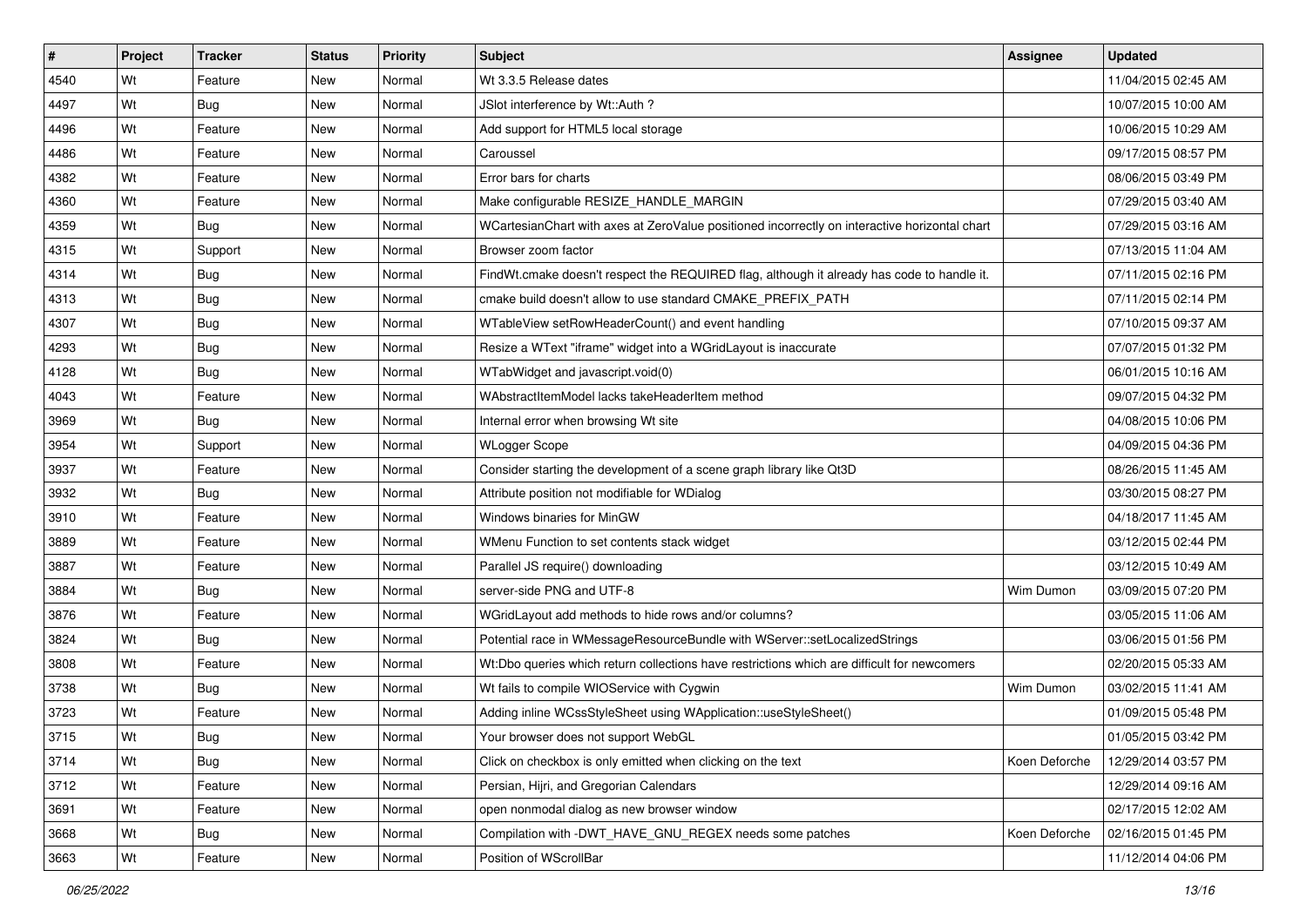| #    | Project | <b>Tracker</b> | <b>Status</b> | <b>Priority</b> | <b>Subject</b>                                                                    | Assignee      | <b>Updated</b>      |
|------|---------|----------------|---------------|-----------------|-----------------------------------------------------------------------------------|---------------|---------------------|
| 3647 | Wt      | <b>Bug</b>     | New           | Normal          | refresh after setLocale is partial.                                               |               | 11/05/2014 03:14 PM |
| 3645 | Wt      | Support        | New           | Normal          | i want to compile wt, and use wtdbomysql,but an error occurred                    | Wim Dumon     | 11/05/2014 10:52 AM |
| 3547 | Wt      | <b>Bug</b>     | New           | Normal          | Double Clicking the Navbar Toggle Button Causes Menu Toggle to Fail               | Wim Dumon     | 08/26/2014 09:44 PM |
| 3546 | Wt      | Feature        | New           | Normal          | Multiple windows/tabs to one session                                              |               | 08/26/2014 07:33 PM |
| 3532 | Wt      | Feature        | New           | Normal          | WTree keyboard focus                                                              |               | 08/19/2014 03:45 AM |
| 3455 | Wt      | Feature        | New           | Normal          | Wt::Auth: implement an invite-based registration model                            |               | 07/10/2014 03:21 PM |
| 3404 | Wt      | Feature        | New           | Normal          | docRoot per URL                                                                   |               | 07/03/2014 06:51 AM |
| 3382 | Wt      | Feature        | New           | Normal          | WApplication::oldInternalPath()                                                   |               | 11/24/2015 10:29 PM |
| 3381 | Wt      | Feature        | New           | Normal          | client's locale is not respected in static WResource                              |               | 03/06/2015 01:56 PM |
| 3375 | Wt      | Feature        | New           | Normal          | Config entry for spawning new processes when old ones crash                       |               | 06/24/2014 07:08 PM |
| 3265 | Wt      | Bug            | New           | Normal          | Incorrect deployPath detection when url contains cyrillic symbols under nginx     |               | 06/05/2014 03:37 PM |
| 3257 | Wt      | Feature        | New           | Normal          | Drag enter and drag leave events                                                  |               | 06/04/2014 11:55 AM |
| 3253 | Wt      | Bug            | New           | Normal          | Problem with setting WDialog initial position                                     |               | 06/03/2014 02:42 PM |
| 3249 | Wt      | <b>Bug</b>     | New           | Normal          | Ctrl+Click on Mac trackpad not interpreted as Right Click                         |               | 06/02/2014 09:51 PM |
| 3244 | Wt      | <b>Bug</b>     | New           | Normal          | Add example using Twitter Bootstrap 3 grid layout                                 | Korneel Dumon | 06/04/2014 07:53 PM |
| 3028 | Wt      | Support        | New           | Normal          | Auth to website                                                                   |               | 04/29/2014 03:09 PM |
| 3019 | Wt      | Feature        | <b>New</b>    | Normal          | Ability to add leading zeroes to a WSpinBox                                       |               | 04/28/2014 01:32 PM |
| 2911 | Wt      | Feature        | New           | Normal          | WModelIndex::data() and WStandardItem::data() have different default arguments    |               | 04/06/2014 09:51 PM |
| 2896 | Wt      | <b>Bug</b>     | New           | Normal          | Delete the pointer for WFileResource after download finish                        | Wim Dumon     | 05/27/2014 04:29 PM |
| 2893 | Wt      | Feature        | New           | Normal          | Avoid using the wt_config.xml to configure logging with WTestEnvironment          |               | 03/31/2014 09:12 PM |
| 2886 | Wt      | <b>Bug</b>     | New           | Normal          | WFileUpload progress bar doesn't work in FastCGI app                              |               | 04/02/2014 04:21 PM |
| 2880 | Wt      | Feature        | New           | Normal          | [EXAMPLES] Group auth/login examples                                              |               | 03/28/2014 10:44 PM |
| 2848 | Wt      | Bug            | New           | Normal          | How to build the examples of WT installed through package manager in Ubuntu 13.10 |               | 03/24/2014 12:38 PM |
| 2838 | Wt      | Support        | New           | Normal          | <b>Editing Email Content</b>                                                      |               | 03/21/2014 06:55 PM |
| 2832 | Wt      | Feature        | New           | Normal          | [WServer] Provid Functionality for URL to Filesystem Alias                        |               | 03/20/2014 05:30 PM |
| 2808 | Wt      | Feature        | <b>New</b>    | Normal          | New signal implementation                                                         |               | 03/13/2014 12:44 PM |
| 2804 | Wt      | <b>Bug</b>     | New           | Normal          | Consistently ignore default Locale, and format using WLocale                      |               | 04/01/2014 04:14 PM |
| 2794 | Wt      | Feature        | New           | Normal          | [PROJECT] Create Guidelines Subjecting Namespaces                                 |               | 03/11/2014 02:49 AM |
| 2773 | Wt      | Feature        | New           | Normal          | WServer default configuration                                                     |               | 03/07/2014 12:48 AM |
| 2763 | Wt      | Bug            | New           | Normal          | Slow Perfomance on InternetExplorer8 caused by getCssRule                         |               | 03/06/2014 06:12 PM |
| 2758 | Wt      | Feature        | New           | Normal          | Add support for onpaste event                                                     | Anonymous     | 04/01/2014 04:21 PM |
| 2757 | Wt      | <b>Bug</b>     | New           | Normal          | XML config resourcesURL "/myres" does not include port (FastCGI)                  |               | 03/05/2014 03:41 PM |
| 2754 | Wt      | Feature        | New           | Normal          | WServer.addApplication()                                                          |               | 03/11/2014 11:26 AM |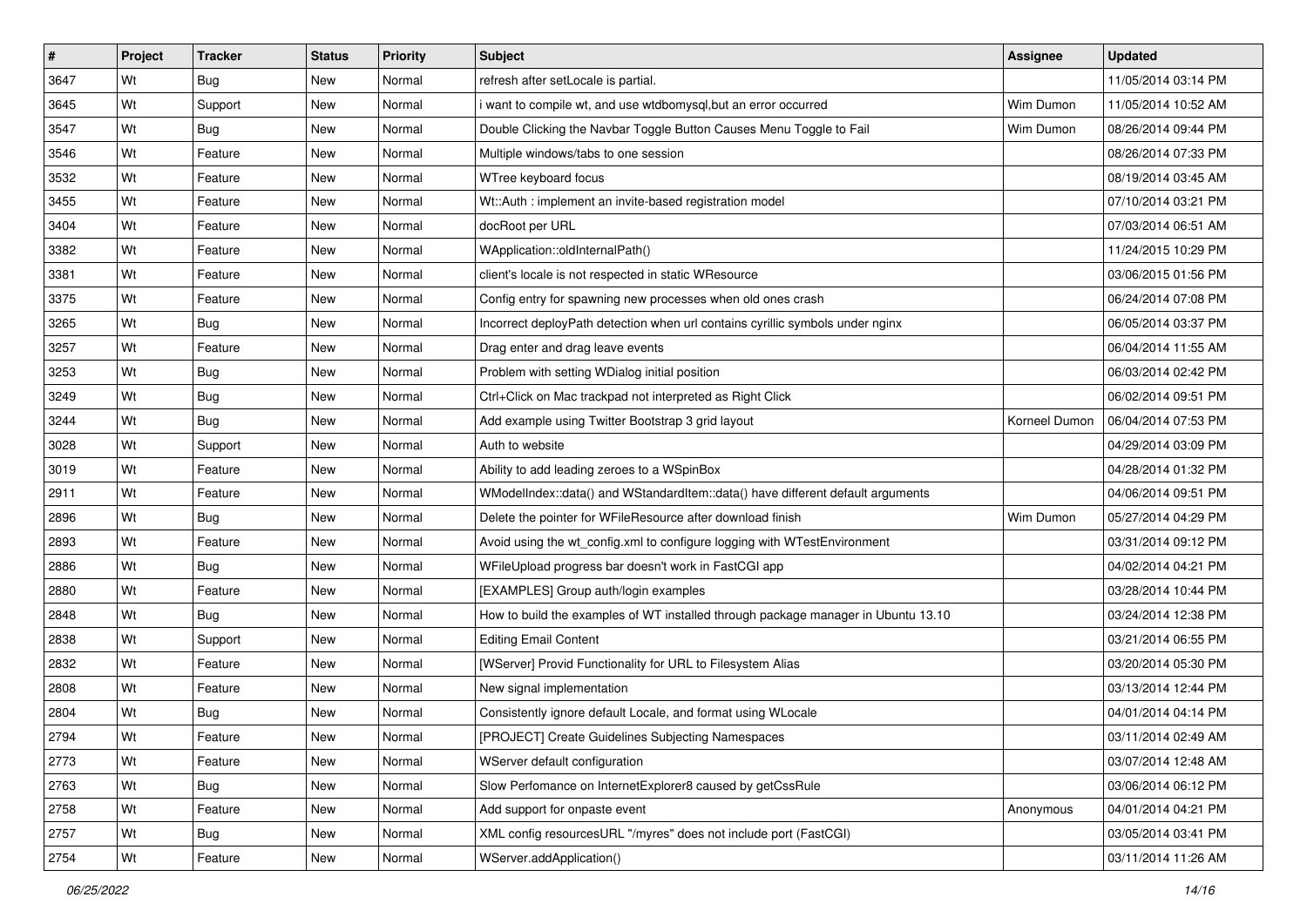| #    | Project | <b>Tracker</b> | <b>Status</b> | <b>Priority</b> | <b>Subject</b>                                                                 | <b>Assignee</b> | <b>Updated</b>      |
|------|---------|----------------|---------------|-----------------|--------------------------------------------------------------------------------|-----------------|---------------------|
| 2753 | Wt      | Feature        | New           | Normal          | Add an option to make jQuery and Wt javascript library cacheable on the client |                 | 03/04/2014 08:18 PM |
| 2749 | Wt      | Feature        | <b>New</b>    | Normal          | Navigation Bar and associated vertical menus stylishing                        |                 | 03/02/2014 09:44 PM |
| 2746 | Wt      | Bug            | New           | Normal          | WTagCloud                                                                      | Wim Dumon       | 03/10/2014 06:49 PM |
| 2715 | Wt      | Feature        | <b>New</b>    | Normal          | [PROJECT] Issues should have Categories                                        |                 | 03/21/2014 12:09 PM |
| 2698 | Wt      | Feature        | New           | Normal          | WNavigationBar polished team support                                           | Koen Deforche   | 04/01/2014 04:21 PM |
| 2677 | Wt      | Bug            | New           | Normal          | Handgman: handle concurrent modification exception                             |                 | 02/14/2014 05:11 PM |
| 2656 | Wt      | Support        | New           | Normal          | New User Examples                                                              |                 | 02/11/2014 06:45 PM |
| 2652 | Wt      | <b>Bug</b>     | New           | Normal          | wrong layout for initially disabled radio-buttons                              | Koen Deforche   | 02/10/2014 11:54 AM |
| 2633 | Wt      | Bug            | New           | Normal          | Invalid background images urls when the '--deploy-path' param is used          |                 | 02/05/2014 05:05 PM |
| 2621 | Wt      | Feature        | New           | Normal          | Add layout manager support to WTemplate.                                       |                 | 01/30/2014 11:51 AM |
| 2587 | Wt      | Support        | New           | Normal          | Running Wt with windows without Visual Studio                                  |                 | 01/22/2014 01:40 PM |
| 2570 | Wt      | <b>Bug</b>     | New           | Normal          | Wt::Dbo please add default values                                              |                 | 01/17/2014 03:27 PM |
| 2548 | Wt      | Support        | <b>New</b>    | Normal          | Moveable widgets                                                               |                 | 01/13/2014 03:07 PM |
| 2542 | Wt      | Feature        | New           | Normal          | ServerSignal utility                                                           |                 | 01/09/2014 03:50 AM |
| 2536 | Wt      | Support        | New           | Normal          | External CSS file not taking effect when deployed with fcgi                    |                 | 01/12/2014 03:29 PM |
| 2523 | Wt      | Feature        | New           | Normal          | MySql Connection Pool - terminated                                             |                 | 12/30/2013 07:17 PM |
| 2420 | Wt      | Feature        | <b>New</b>    | Normal          | WPaintedWidget, WGLWidget: more flexible rendering options                     |                 | 11/15/2013 10:33 AM |
| 2419 | Wt      | Feature        | <b>New</b>    | Normal          | Implement SCGI connector                                                       |                 | 11/15/2013 10:22 AM |
| 2393 | Wt      | Bug            | New           | Normal          | Free function miss #include file directive documentation                       |                 | 11/05/2013 11:48 AM |
| 2389 | Wt      | Feature        | <b>New</b>    | Normal          | Dojo Toolkit compatibiliti                                                     |                 | 10/31/2013 07:02 PM |
| 2355 | Wt      | <b>Bug</b>     | New           | Normal          | problem in update button                                                       |                 | 10/23/2013 07:52 PM |
| 2352 | Wt      | Bug            | New           | Normal          | WTableView, WTreeView large model support                                      |                 | 10/22/2013 09:26 AM |
| 2334 | Wt      | Support        | New           | Normal          | Wt::Auth and Active directory                                                  |                 | 10/21/2013 01:16 AM |
| 2321 | Wt      | <b>Bug</b>     | New           | Normal          | removing WStackedWidget and re-adding it later goes wrong                      |                 | 10/16/2013 05:51 PM |
| 2320 | Wt      | Feature        | New           | Normal          | WAbstractArea add API calls to support dom node changes                        |                 | 10/16/2013 10:33 AM |
| 2305 | Wt      | Feature        | <b>New</b>    | Normal          | Qt3D                                                                           | Wim Dumon       | 11/11/2014 05:25 PM |
| 2287 | Wt      | Feature        | New           | Normal          | Option to to have the header of WTabWidget at the bottom.                      |                 | 10/04/2013 11:40 PM |
| 2252 | Wt      | <b>Bug</b>     | New           | Normal          | WTreeView drag operation not working with boostrap theme                       |                 | 10/01/2013 10:49 AM |
| 2248 | Wt      | Feature        | New           | Normal          | add to wthttpd to support dedicated-process                                    |                 | 09/23/2013 08:35 PM |
| 2247 | Wt      | Support        | New           | Normal          | <b>CSS</b>                                                                     | Anonymous       | 09/23/2013 03:44 PM |
| 2240 | Wt      | Feature        | New           | Normal          | Adding a 'Wt::ItemFlag::ItemIsHidden' flag                                     |                 | 09/20/2013 02:15 PM |
| 2235 | Wt      | <b>Bug</b>     | New           | Normal          | Minify and Compress css                                                        |                 | 09/18/2013 07:45 PM |
| 2234 | Wt      | Feature        | New           | Normal          | add property to set expiry date or maximum age                                 |                 | 09/18/2013 07:43 PM |